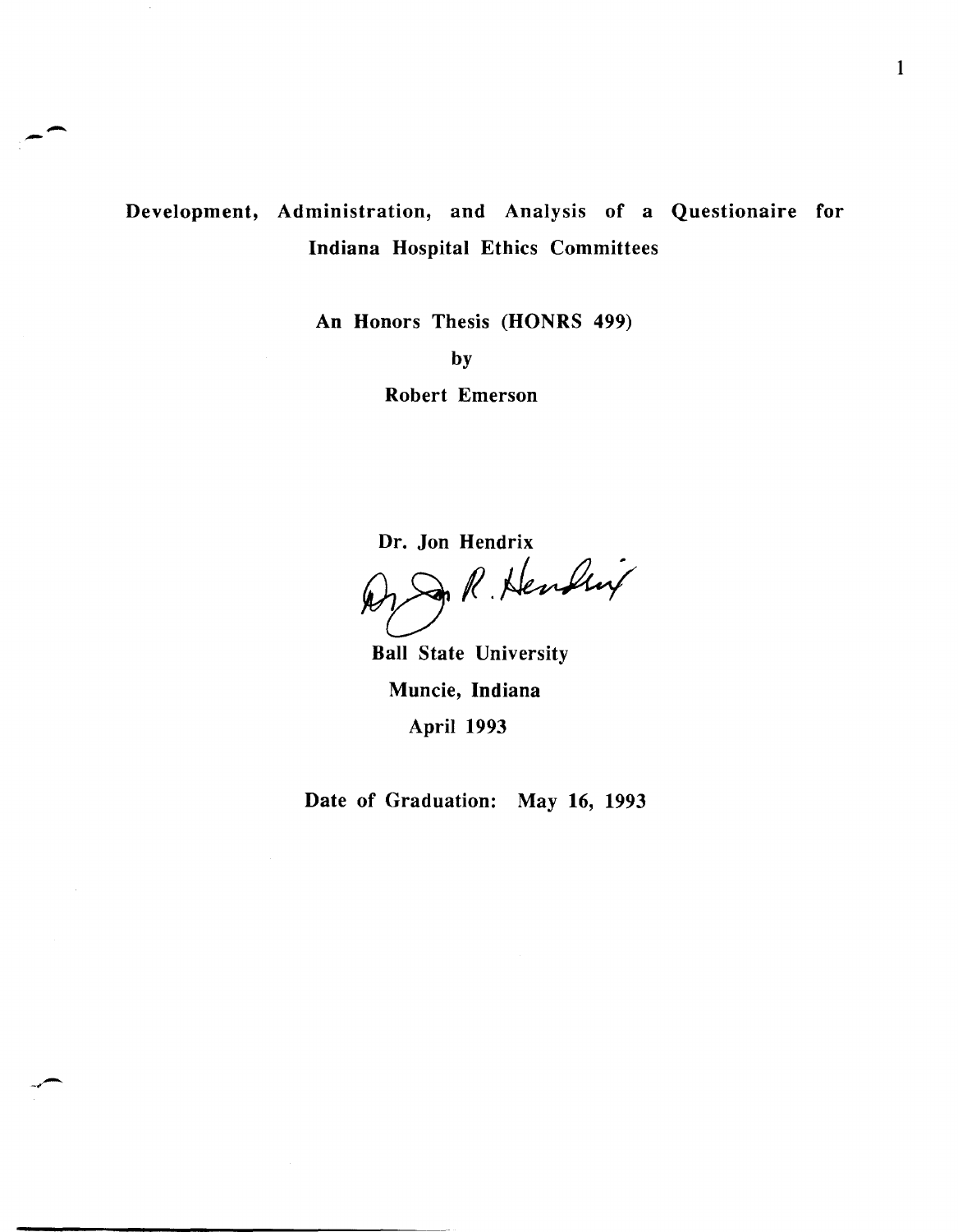**Abstract:**  -D<br>2429 • :' 11  $\Box$ *• E* IILI

 $2^b$  Ge  $\mu$  . Thesis

--

,...-

A mailing was sent to 127 Indiana hospitals asking for information on the existence of HECs and the chairperson's mailing address. A fourpage questionnaire with questions relating to the committee's composition, stated purpose, and functions was mailed to the 47 committees identified in the first mailing. The responses of the 37 committee chairpersons were tabulated and discussed along with the previously existing literature dealing with HECs.

## **Introd uction:**

Hospital ethics committees (HECs) have risen from obscurity to become one of the prime forums for the discussion and, sometimes, resolution of moral and ethical concerns in medicine. Dealing with the ethical complexities and uncertainties of modern medicine has become a daunting task for many patients, their family members, and health care professionals. Today, conflicts between: (1) a patient's wishes and a hospital's policy, (2) economics and beneficence, (3) logic and faith statements, and (4) opposing views on the rights of the incapacitated and the unborn can and do arise in modern medicine.

The traditional approach to medical decision-making, with the family physician giving directive advice to the patient and/or family, has been called into question. Paternalism by physicians, the low diversity of views heard, and ethically questionable decisions made by patients and their families have all been criticisms of the traditional style of addressing ethical questions. Multidisciplinary HECs were created to address some of these issues and to ensure adequate analysis of biomedical ethical problems. It is no accident that the formation of HECs has paralleled the

 $\mathfrak{D}$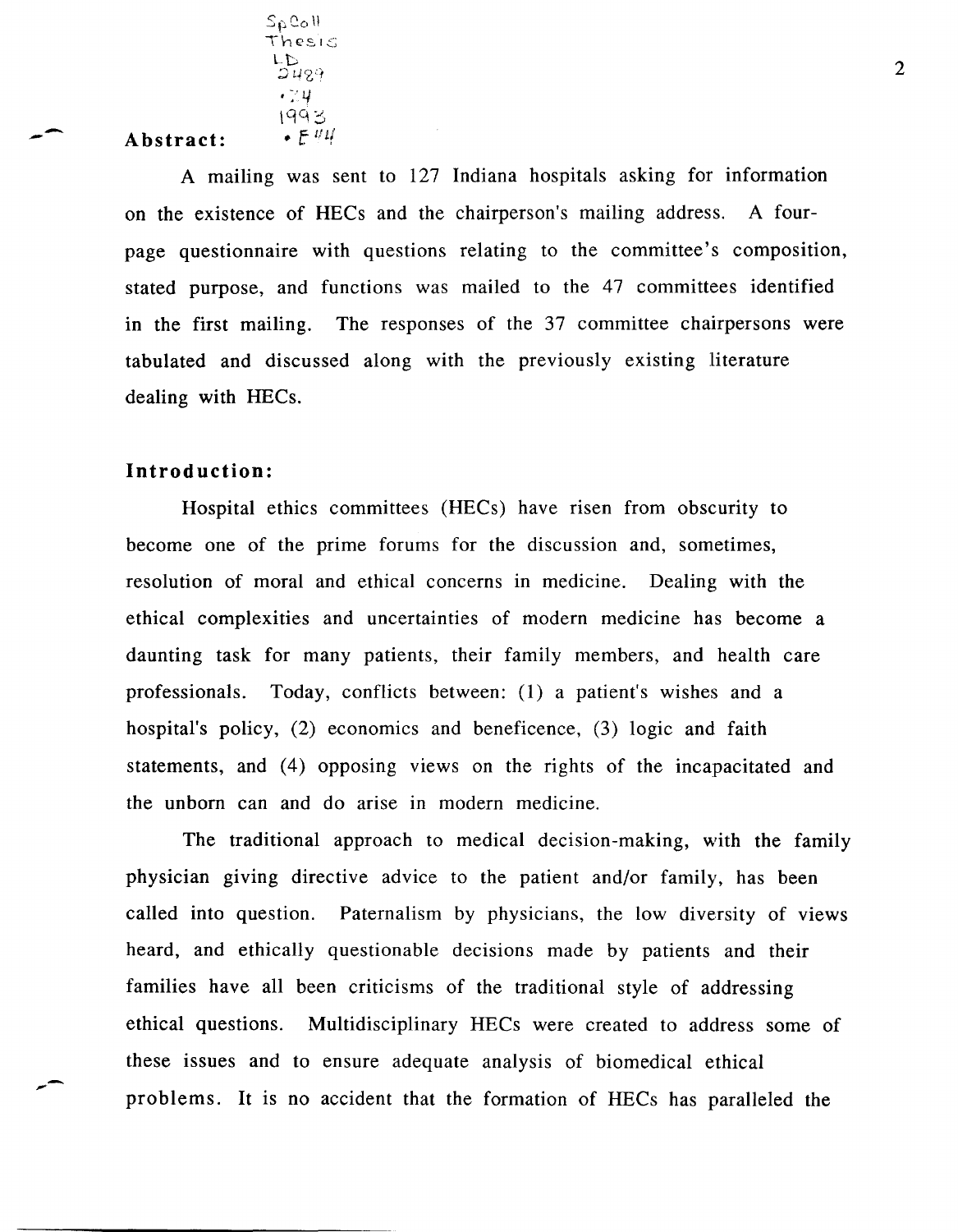spread and implementation of advanced medical technology. Modern technology has made death, once un apparent absolute, a subject for continuing redefinition (President's Commission 1981). Many of these technologies are so expensive and in such short supply that distributive and economic concerns become important.

At a time when one's actions can quickly become public, subject to litigation, and possible public outrage; many people may be comforted if they have more thoroughly explored their options and if they have heard "experts" support their decision (even if others have disagreed). During times of great personal tragedy and stress, people are often in need of reasoned support and guidance.

The "information explosion" has impacted medicine more than most other fields. Understanding the medical procedures that people undergo are arguably of more direct personal concern than are advances in spaceflight or social theory. Without expert advice, it is unrealistic and dangerous to expect most people 10 be informed enough to make adequate decisions. One of the positive attributes of the HEC is the clarification of information which may raise ethical concerns. HECs can provide quality information gathering and issue clarification that can be accommodating to people of varying faiths and beliefs. Perhaps the BEC is a mechanism better equipped to deal with some concerns than is law or hospital policy.

One of the roles of the HEC -is to provide a forum where all sides of an issue will be heard so that the decision made is more likely to be considered reasoned and equitable by all. Finally, in keeping medical decision-making out of the courts, HECs may reduce legal costs (Bowen 1986 ).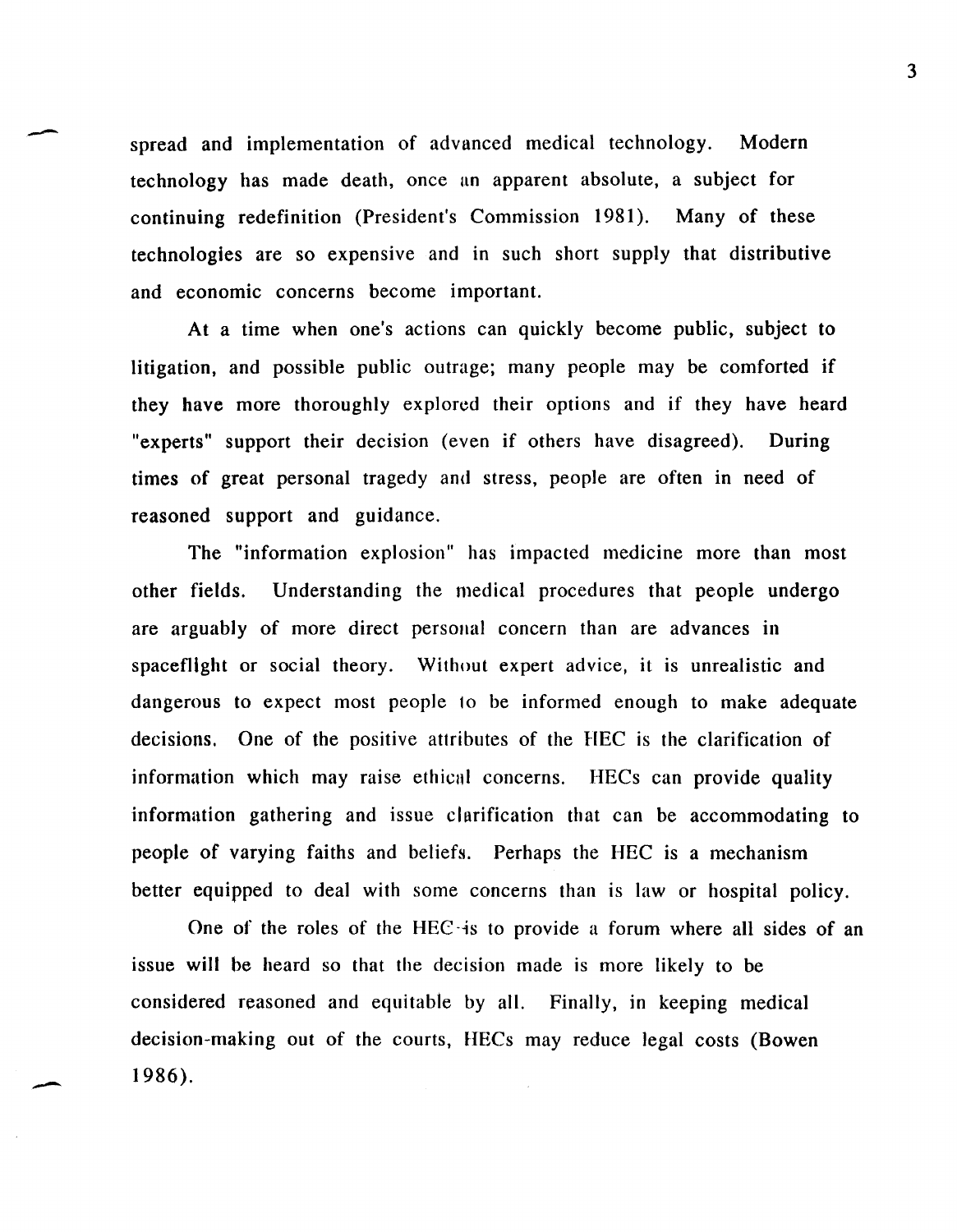## Literature Review:

The explanations for the emergence of HECs fall into one of four broad categories: (1) advances in technology, (2) an increase in patient desire fot information and autonomy, (3) the belief that HECs are better equipped to handle many concerns than is the judicial system, and (4) government rulings calling for the establishment of ethics committees. The increase in technology is perhaps partially responsible for the other three causes. Weighing the pain, indignity, and expense of life-sustaining medical treatments against the desire to preserve life requires attention on a case-by-case basis that a set of laws or policies cannot provide. A growing opinion exists that decision-making by the patient, family and attending physician alone is often inadequate to address properly the ethical concerns of modern medical practice (Levine 1984).

Concern with civil rights and consumer protection has not stopped at the hospital doors. The emergence of HECs correlates with a trend toward questioning traditional authority. Health care consumers are no longer content to allow physicians to decide which course of action is best for themselves or their family (Fleetwood *et al. 1989).* 

Within the medical community at least, there is a strong desire to keep decision-making out of the courts. The proper role of the judiciary is viewed as the protection of legal rights and the establishment of guidelines and safeguards but not decision-making in an individual case (Jaffe 1989). The HEC is seen as a compromise between a single physician dominated decision-making process and the judiciary. The HEC may be able to respond quickly to a given situation, its members are informed and experienced in the field of medical ethics, and proper discussion and dialogue should be ensured (Fleetwood 1989).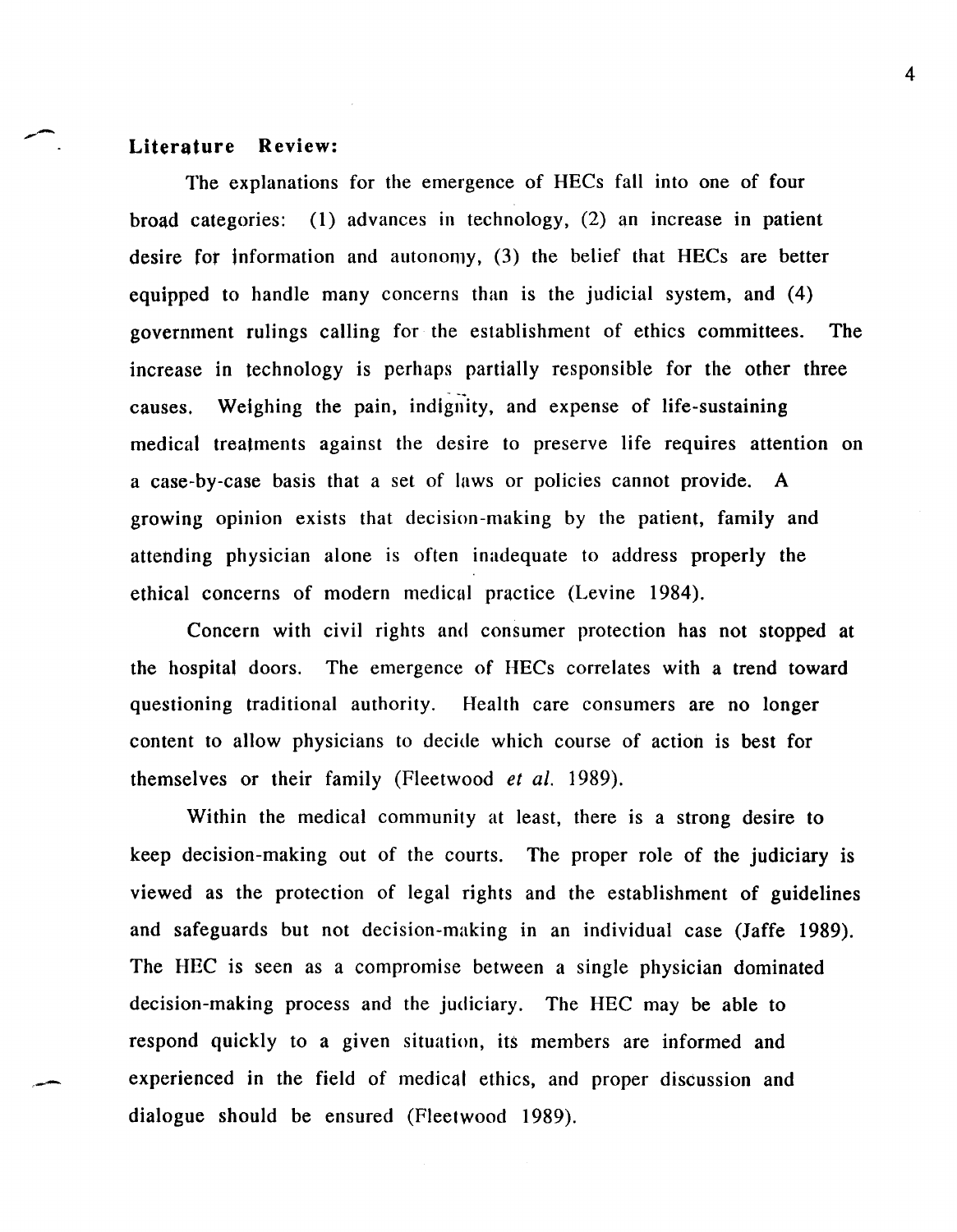Finally, many court and government agency decisions have supported the formation of HECs. Perhaps the most important is the 1976, New Jersey Supreme Court ruling on the Karen Ann Quinlan case. In *Quinlan* the court suggested that an "ethics committee" should review withdrawing-of-treatment decisions. The committee, as defined in *Quinlan,* however, was more of a prognosis committee than a committee to truly discuss the moral and ethical concerns of the case (Hosford 1986).

In 1978, Congress approved the formation of the President's Commission for the Study of Ethical Problems in Medicine and Biomedical and Behavioral Research. One of the commissions nine reports, issued in 1983, dealt with decisions on withholding or withdrawing treatment (Hosford 1986). It suggested that a more structured attention was deserved by these concerns and stated that HECs could be effective in helping to make these decisions (Fleetwood *et al. 1989).* 

Throughout the early 1980's, the Department of Health and Human Services (DHHS) issued three regulations in response to cases where medical treatments for newborns were refused. These regulations included suggestions concerning the formation of "infant care committees." The third statement, Baby Doe Regulation III, was issued in 1984. It also included suggestions for the memhership of such committees (Hosford 1986).

Other, nongovernment groups have endorsed HECs. The Joint Commission on Accreditation of Hcalthcare Organizations' (JHACO) 1992 Accreditation Manual for Hospitals, in a new chapter on patient's rights, includes a requirement that all hospitals reviewed for accreditation must have ethics committees or other forums for addressing ethical issues. Hospitals are not required to be accredited by JHACO, but accreditation is a

-.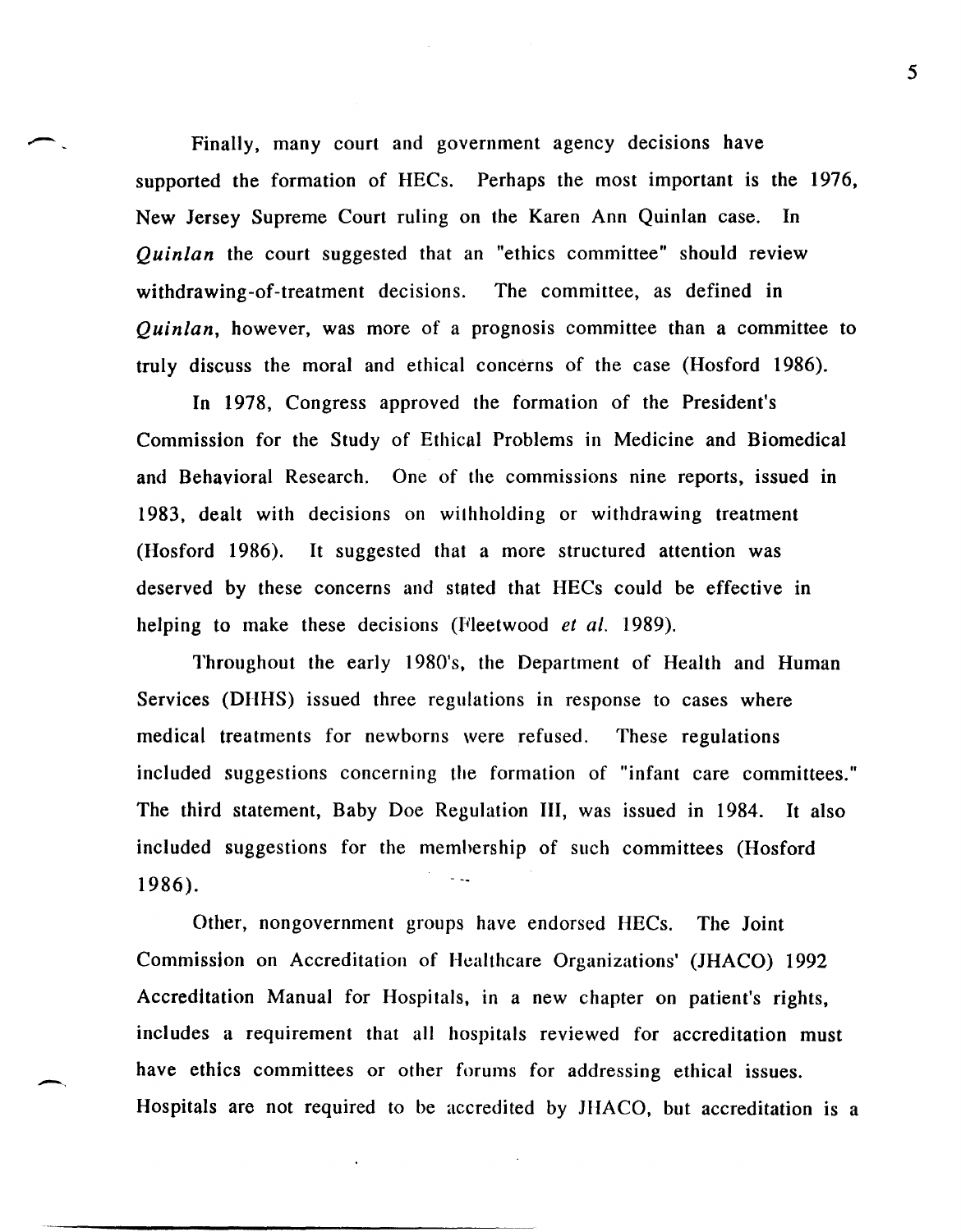prerequisite for receiving some types of federal funding (Joint Commission on Accreditation of Hospitals 1992). The American Academy of Pediatrics and the American College of Hospital Administrators have also formally recommended the formation of HECs (Levine 1984).

-

-

Several precursors to HECs have existed in the United States. Committees have been formed in the 1920's to review sterilization decisions and in the 1950's and 1960's to review abortion decisions (Levine 1984). Institutional review boards (IRBs) became numerous in the 1970's, following a 1966 Surgeon General of the United States Public Health Service requirement that grant applications which involve human subjects must be approved by a committee in the institution in which the proposal originates (Beecher 1970). IRBs review research or experimental treatment protocols which involve human subjects.

Applegate *et al.* (1992) found that 60 out of 149 (40.3%) of Indiana hospitals possess HECs. The mean number of members is 15.9 and the composition is 30.2% physicians, 19.5% nurses,  $6.9\%$  social workers,  $10.1\%$ clergy, 6.3% lawyers, 3.8% ethicists, 6.3% community representatives, 8.8% administrators, and 8.2% other (Applegate *et ai. 1992).* 

Varying opinions exist on the proper composition of HECs. Physicians are well represented on HECs because of their ability to understand and explain the technical aspects of the issues with which a committee deals. The five most common specialties among physicians on HECs are general practice, neurologist, pediatrician, surgeon, and anaesthesiologist (Jaffe 1989). One study reported that 57% of HEC members were physicians and has raised the concern that HECs might not be effectively avoiding physician-dominated decision-making (Levine 1984).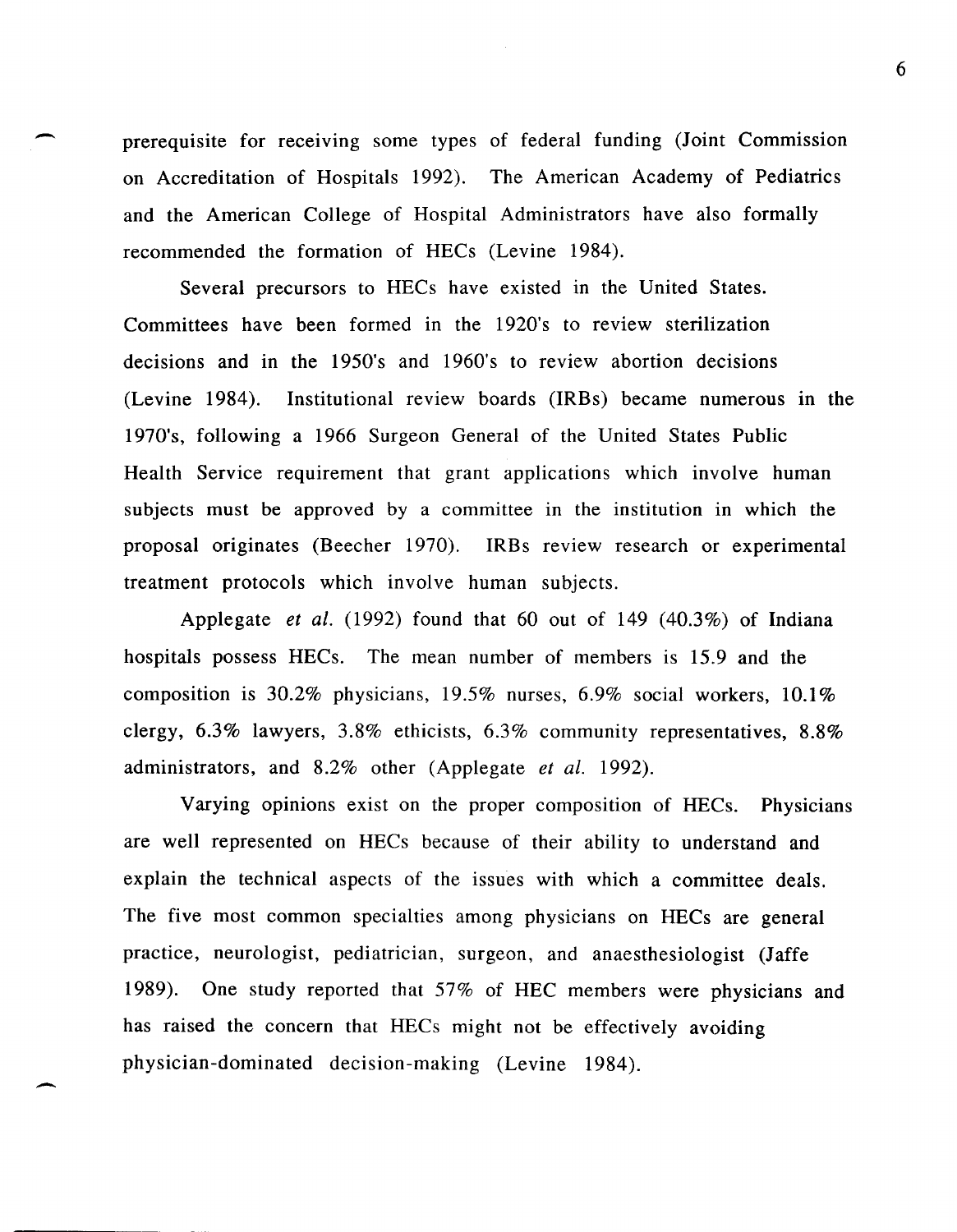Nurses are also numerous among ethics committee members. Nurses are chosen because of their extensive experience with patients and because they traditionally fill a "patient's advocate" role on the committee (Jaffe 1989).

-

-

Clergy and lay members are chosen to keep the committee in touch with the prevailing moral norms of the community. Clergy are also recognized for their skills in moral analysis. Some committees include strong lay person representation in order to prevent the committee from becoming a "rubber stamp" for whatever physicians want to do (Lloyd 1988). On the other hand, concerns have been raised about confidentially in committees that include lay members (Aroskar 1984). Social workers are valuable for their insights on the personal effects various interventions might have (Jaffe 1989).

Administrators and lawyers are common members of HECs. There is, however, disagreement concerning the desirability of their inclusion. Both are criticized as they may cause the committee to be more concerned with prevention of liability than provision of quality care. These concerns may be offset by the help that administrators can give in policy formation and implementation (Jaffe 1989).

Lawyers too bring valuable perspectives and information to an HEC, but fears remain that they will shift the focus of the discussion away from ethics and that they might dominate the committee whenever legal concerns arise (Mitchell and Swartz 1990). Two suggestions for ameliorating these concerns are selecting an attorney that is not affiliated with the hospital (Jaffe 1989) and having, when needed, a lawyer available for consultation who is not a member of the committee (Levine 1984). Lawyers may contribute to an HEC by delineating the legal obligations of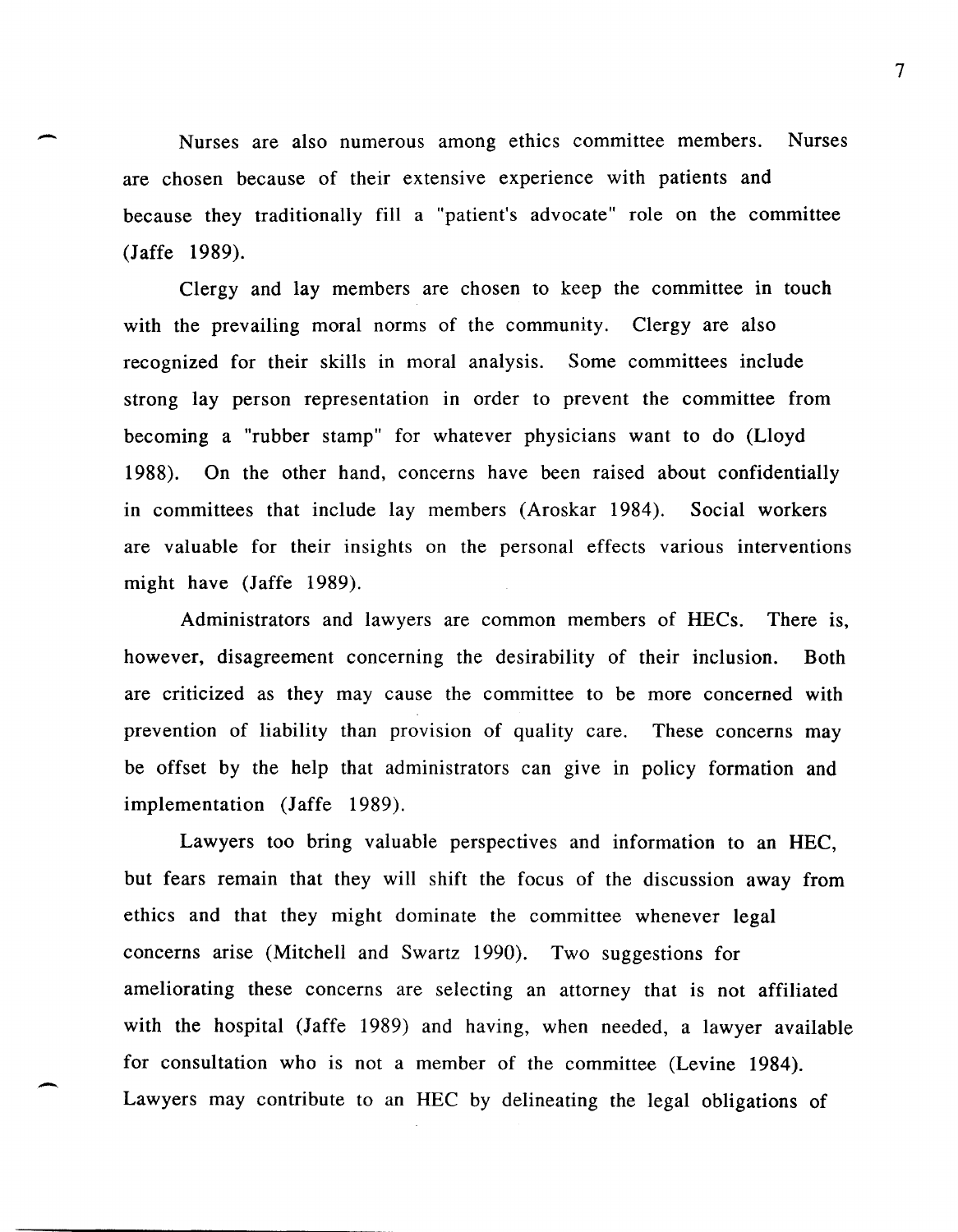the committee and the hospital, applying his or her interpretive skills in understanding and drafting policy, and preventing legal mistakes and thereby preserving the credibility of the committee (Mitchell and Swartz 1990).

-

-

Professional ethicists and philosophers are also common members of ethics committees. The utility of their skills in ethical analysis and their ability to understand different methods of approaching a dilemma make them valuable additions to a HEC. They may also serve to focus the attention of other committee members on the ethical aspects of a case rather than the technical and legal considerations. Nationwide 77% (Schierton 1993) and in Indiana 49% (Applegate *et al.* 1992) of HEC chairpersons are physicians. Schierton (1993) suggests that, at least in terms of the number of actions taken by a committee, HECs chaired by professional ethicists were more successful than those chaired by physicians.

The four commonly stated functions of HECs are education, policy formation, case consultation, and retrospective review. How well and how often committees perform these functions has been the subject of much concern. Applegate *et al.* (1992) reported that only 6 of 33 (18%) of Indiana HECs were involved in more than three ethics related educational activities per year. This stands in contrast with the facts that almost all HEC's include education as a stated function in their purpose statement and that many people feel that education is the most important and least controversial function of a HEC (Jaffe 1989).

In Indiana, 59% of HECs have been involved in policy formation (Applegate *et al.* 1992), The BEC may provide an excellent multidiscipJinary forum for the discussion of potential policy and the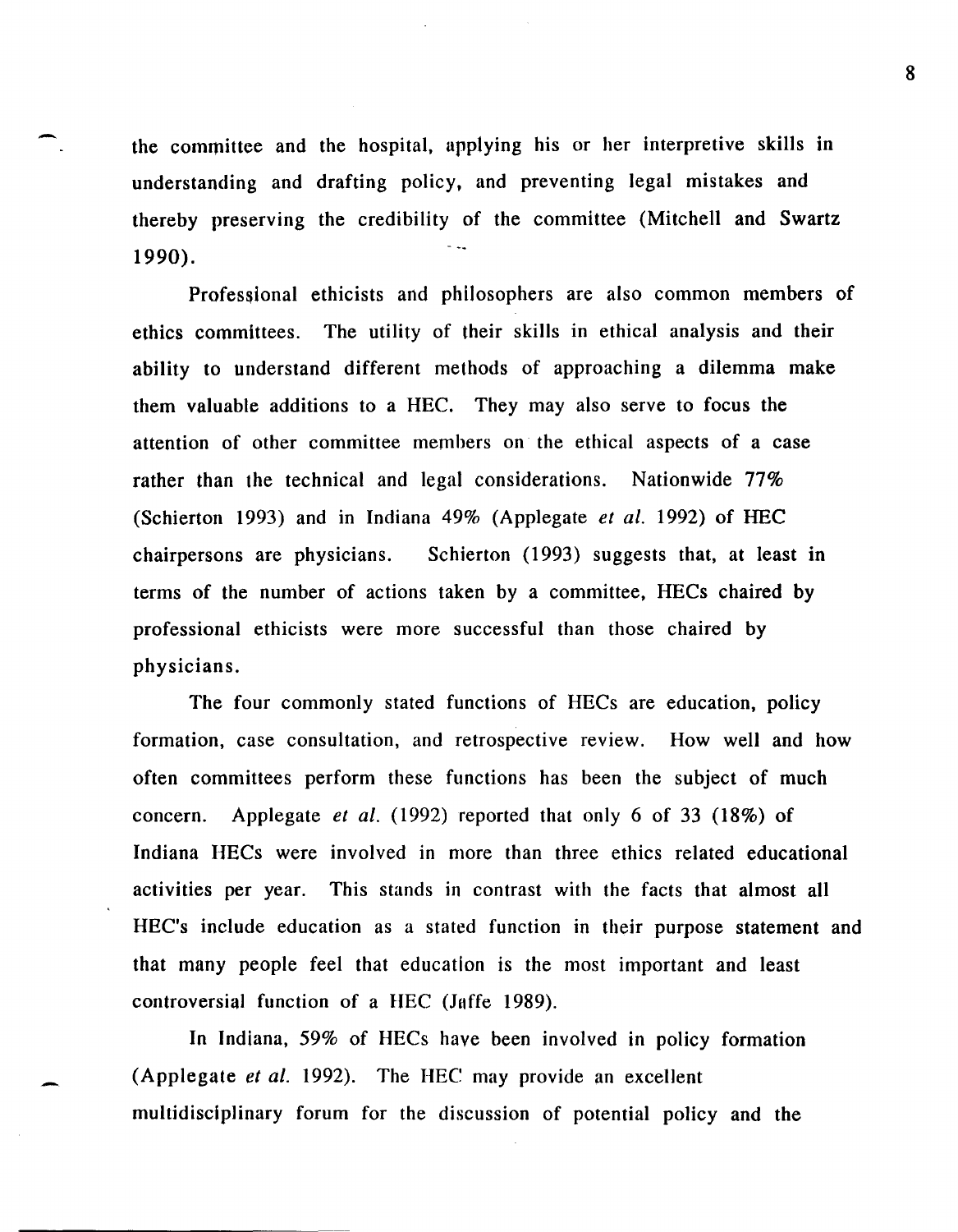policy developed may be implemented more easily by a body already adept at education.

Case reviews are perhaps the most celebrated and least utilized function of BECs. In 1990 in Indiana, 10 out of 34 (29%) HECs reviewed no cases, 12 (35%) reviewed 1 to 3 cases, and 12 (35%) reviewed 4 or more cases (Applegate *et al.* 1992). Few people would suggest that HECs should make decisions on individual cases. Goals of HEC members in a case consultation should include: (1) ensuring that all relevant information has been gathered, (2) determining which issues are ethical concerns and establishing which interests are in conflict, (3) facilitating communication between all parties involved, and (4) providing support to health care professionals and families (Levine 1984).

Retrospective review is also a stated function of many committees. Retrospective review may be useful in determining if an appropriate decision has been made, deciding how a case could be better handled in the future, and determining what policy or educational offering needs to be considered (Levine 1984). Concerns include a fear that retrospective review will increase physician liability should the HEC decide that inappropriate actions were taken (Jaffe 1989).

As many HECs have been in existence for a number of years, many people have begun to ask questions concerning the ethics committee's effectiveness that go beyond the number of times per year that a certain function is performed. Often se1f-evaluation measures exist, but many times they do not. Many committees find themselves spending their time on efforts other than those that were the stated rationale for their formation. Qualitative evaluation, in a form other than anecdote, remains largely unexplored (VanAllen *et al. 1989).*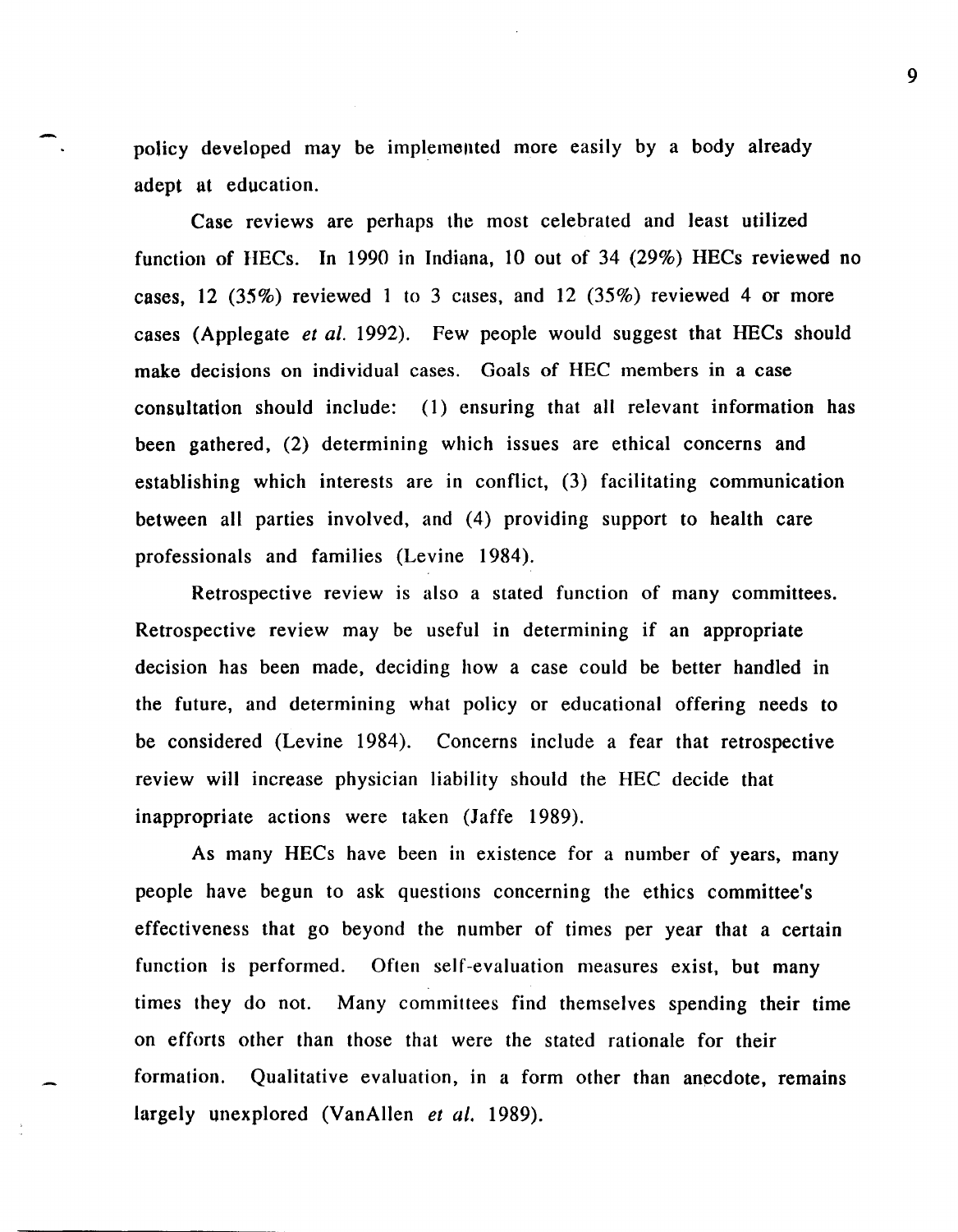## **Methods:**

-

,-

The addresses of chief executive officers of 127 Indiana hospitals were obtained from the American Hospital Association Directory of Health Care Professionals (1991). Institutions that were solely mental hospitals or drug and alcohol rehabilitation centers were excluded. The CEOs were sent a brief letter explaining the goals of the survey and were asked to complete and return a postcard with information on the existence of a committee and the chairperson's address.

Following a study of the available literature on HECs, an extensive list of questions was prepared. The questions focused on points raised in the literature that did not have adequate support. The goal was to fill in some of these gaps in order to provide a more solid framework with which to support or question the authors' speculations. Function, effectiveness, and information on member composition were stressed.

Numerous revisions were made with the help of Dr. Jon Hendrix in order to sharpen the focus of the questionnaire and omit questions that did not pertain to the stated goals. The final draft of the questionnaire was limited to four-pages and most questions were yes/no, scale, check-allthat-apply, or fill-in-the-blank in order promote a high response (Berdie *et*  al. 1986). The goals of the survey were: (1) to gather information about the composition, prevalence, and time of formation of HECs, (2) to determine what the stated goals of HECs are, (3) to assess the attitudes of chairpersons toward the effectiveness of their committees, and (4) to determine what activities HECs commonly perform.

The second mailing, which contained the questionnaire, was mailed to chairpersons of existing HECs or currently forming HECs that had already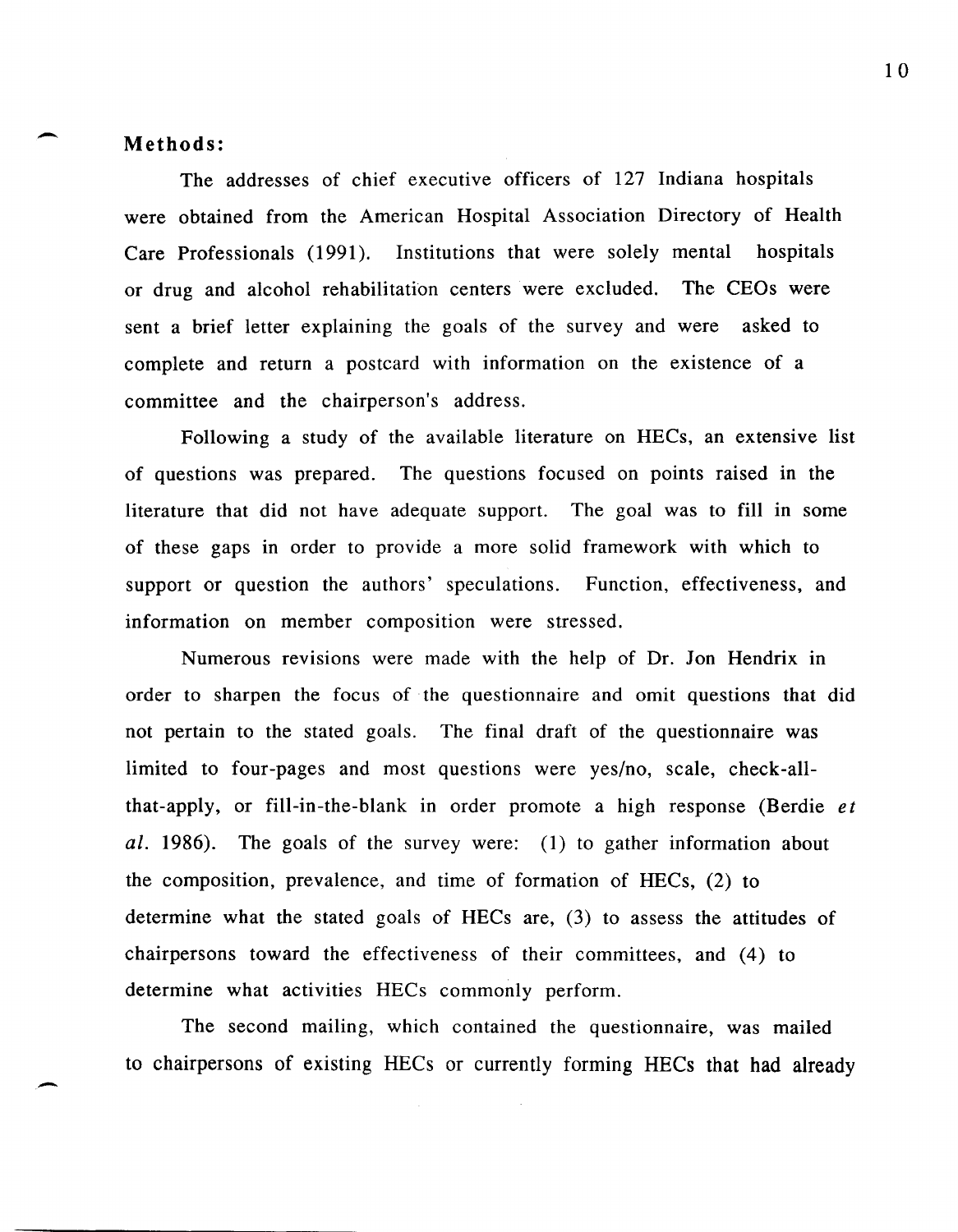selected a chair person. One follow up mailing, including a second copy of the questionnaire, was sent to those committees not returning the survey.

Some data were analyzed with an independent-groups t-test, chisquare tests, and a Q statistic chi-square test for multiple samples.

While surveys were being returned a copy of an unpublished report by Applegate *et al.* (1992) was discovered. Many of the questions addressed by this survey were addressed in their survey of Indiana hospital and extended care facility ethics committees. In personal communication with the authors it was learned that their report was being prepared for publication.

## Results:

-

-, i

The first mailing, sent to 127 hospitals received 90 responses (71%). Of those responding, 39 (43%) stated that they do not have HECs, 42 (47%) stated that they do have active HECs, and  $9(10\%)$  stated that they were in the process of forming an HEC. The questionnaire was sent to 47 hospitals and 37 responded (79%).

Larger hospitals were more likely to have a HEC and respond to the survey than were hospitals with smaller bed size (Table 1). A marginally significant relationship between hospital bed-size category and positive response was observed when the data were analyzed with a Q statistic chisquare test  $(Q=10.02, d.f.=5, P<0.10)$ . Hospitals in urban areas (cities with greater than 50,000 population) appear to be more likely to have HECs (Table 2).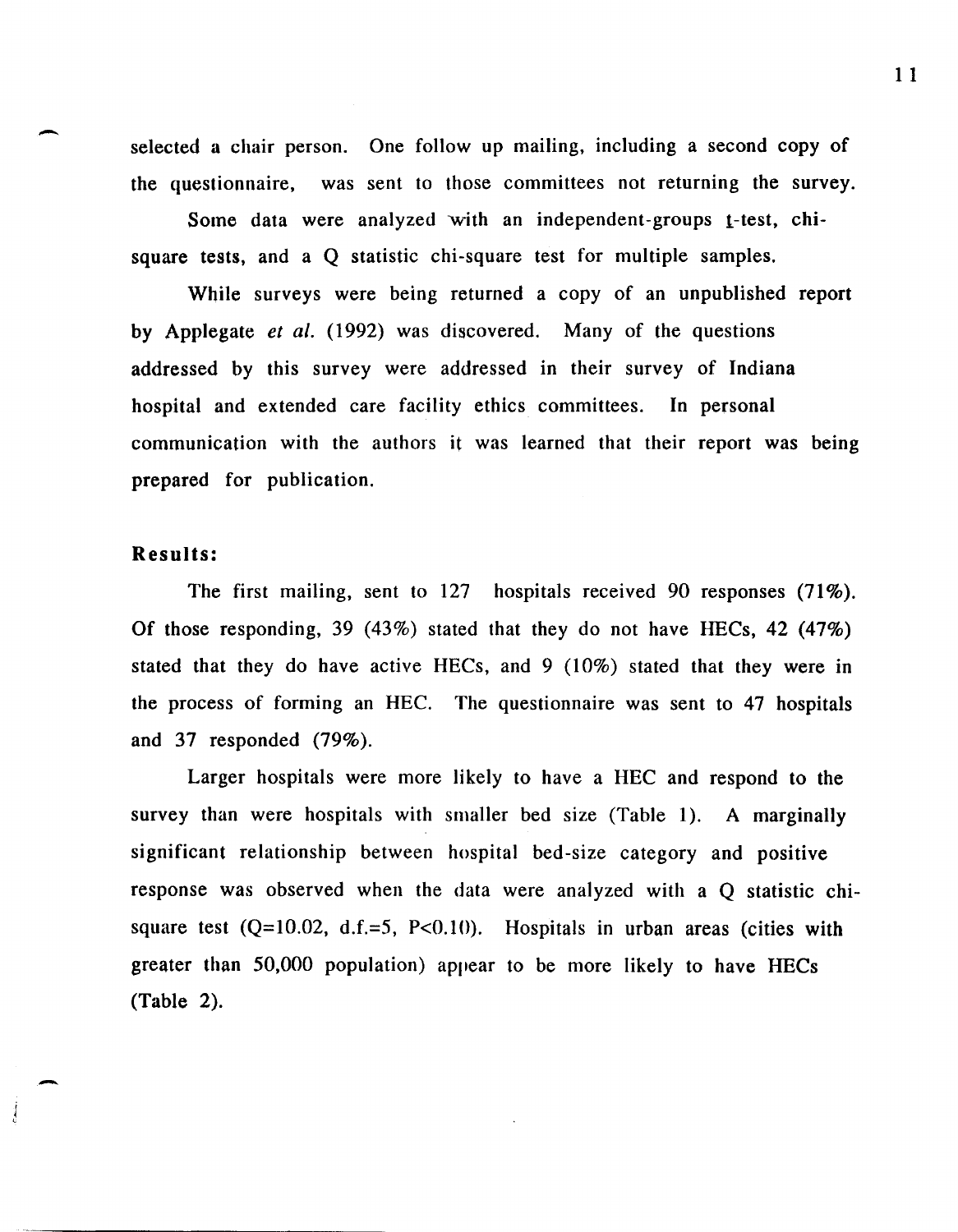Table 1

-

-

Response Rate Data by Hospital Bed Size

|          | Bed size Hospitals sent first mailing HECs responding |    | <u>Percent</u> |
|----------|-------------------------------------------------------|----|----------------|
| $0 - 99$ | 47                                                    | 10 | 21%            |
| 100-199  | 29                                                    | 10 | 34%            |
| 200-299  | 15                                                    | 6  | 40%            |
| 300-399  | $\overline{17}$                                       | 6  | 35%            |
| 400-499  | 6                                                     | 4  | 67%            |
| $500+$   |                                                       | 6  | 50%            |

Table 2

Percent Response by Hospital Locution

|                                   | Urban | Rural |
|-----------------------------------|-------|-------|
| Hospitals receiving first mailing | 24%   | 76%   |
| HECs responding                   | 33%   | 67%   |

The year of formation (Table 3) ranged from 1981 to 1993. The distribution of years of formation was strongly bimodal with peaks at 1985-1986 and at 1991. When asked what the most important government ruling or statement was in the decision to form the committee, the most frequent response, chosen 8 times, was the 1984 Department of Health and Human Services (DHHS) endorsement of HECs. The DHHS recommendation corresponds with the first of the peaks in committee formation. Other responses included *Quinlan* (3), The President's Commission (3), JCAHO (5), and other (1). No direct relationship between these statements and the timing of the formation of committees is apparent.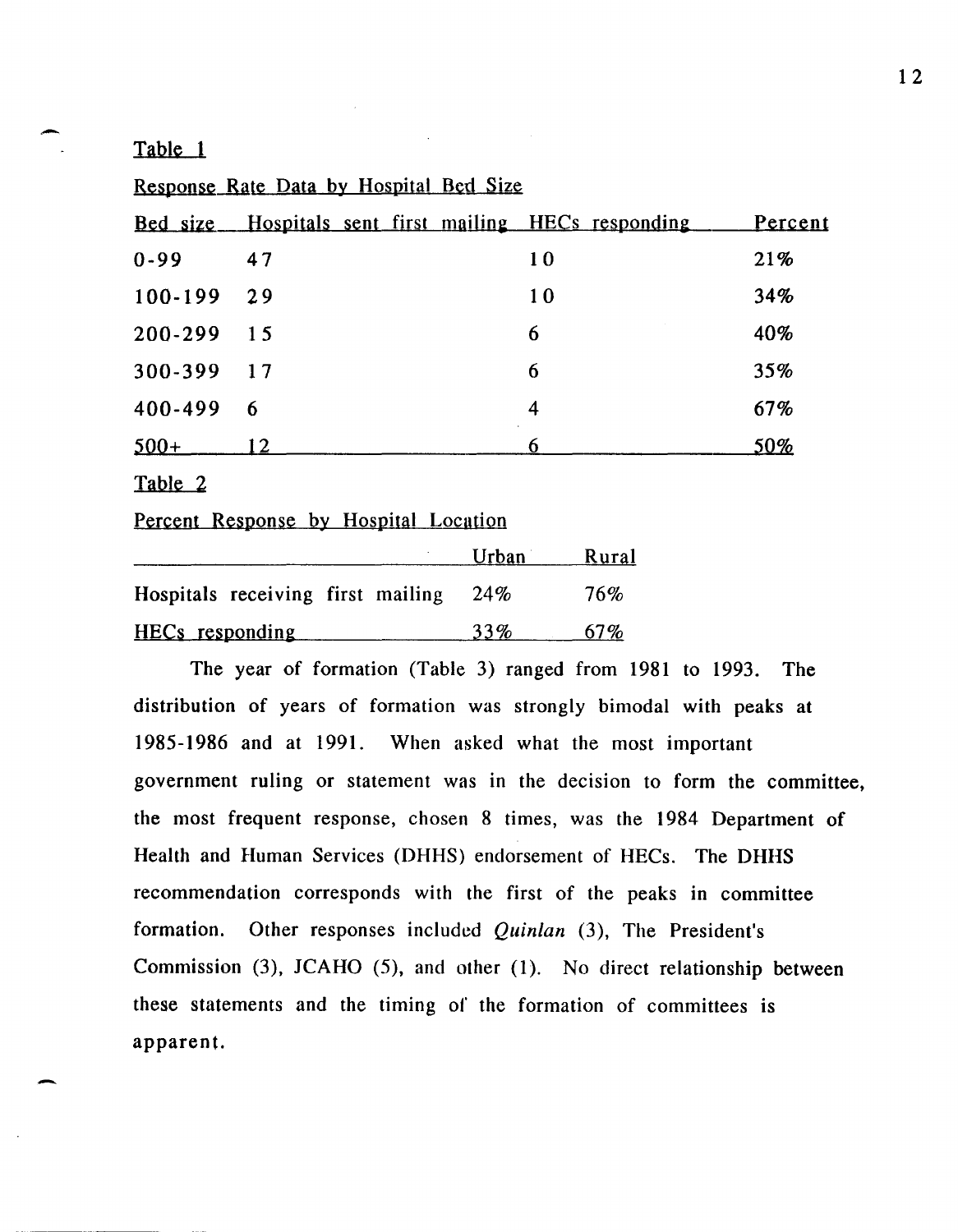Table 3

Number of New HECs per Year

|      |                         | Number of committees |              |                            |
|------|-------------------------|----------------------|--------------|----------------------------|
| Year | New                     | <u>Cumulative</u>    |              | Estimated total in Indiana |
| 1981 | $\mathbf{1}$            | $\mathbf{1}$         | $\mathbf{1}$ |                            |
| 1982 | $\bf{0}$                | 1                    | $\mathbf{1}$ |                            |
| 1983 | $\mathbf{1}$            | $\overline{2}$       | 3            |                            |
| 1984 | $\overline{\mathbf{4}}$ | 6                    | 8            | (DHHS Regulation III)      |
| 1985 | 5                       | 11                   | 16           |                            |
| 1986 | 5                       | 16                   | 23           |                            |
| 1987 | $\overline{\mathbf{4}}$ | 20                   | 28           |                            |
| 1988 | $\overline{2}$          | 22                   | $-31$        |                            |
| 1989 | $\mathbf{1}$            | 23                   | 32           |                            |
| 1990 | 3                       | 26                   | 37           |                            |
| 1991 | $\overline{7}$          | 33                   | 47           |                            |
| 1992 | 3                       | 36                   | 51           | (JCAHO statement)          |
| 1993 |                         | 37                   | <u>52</u>    |                            |

The mean number of committee members was 14.6 and the range was 6 to 36. Seven committees had twenty of more members. The composition of the committees was as follows: 33% physicians, 21% nurses, 9% hospital administrators, 5% lawyers, 3% ethicists, 10% clergy, 7% social workers, 5% lay community members, and 7% other. Only 4 of 37 committees (11%) were composed of 50% or more physicians. Of the committees surveyed, 54% of the members were male and 46% were female. Seventeen out of 30 (57%) of chairpersons felt that their HEC approximated the racial and ethnic distribution of the community.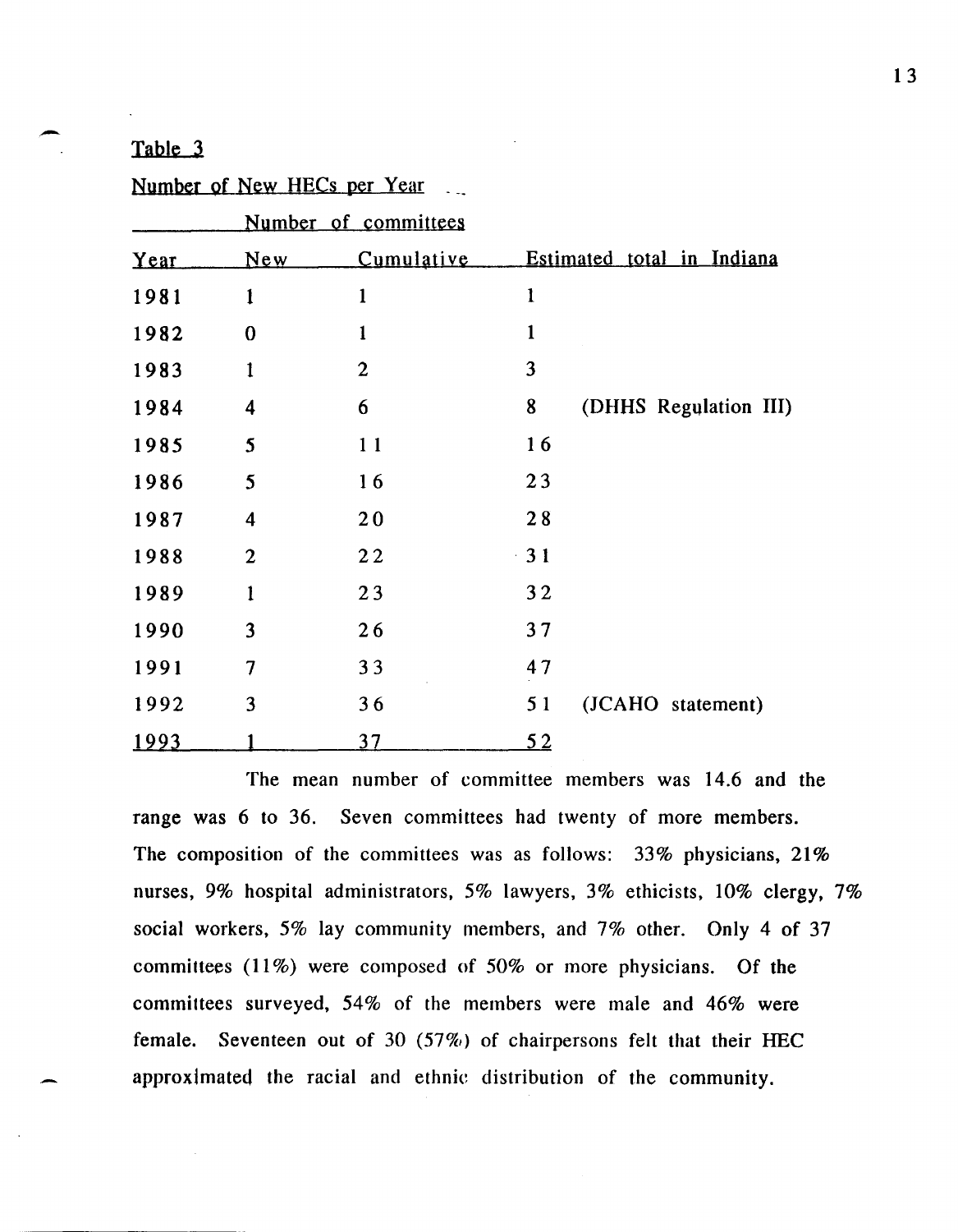The length of term of HEC members is variable for 13 committees, 1 year for S, 2 years for 6, 3 years for 3, and 4 or more years for 7 committees.

-

-

A task committee to assess the potential need for an HEC preceded the formation of 20 of the committees (54%). Initial and replacement committee members are selected hy the task committee, hospital administrators, medical chiefs of staff, or by the committee itself.

Thirty of the committees have purpose statements  $(81\%)$ . All of these statements include case review and education as functions of the committee. Five out of these 30 (17%) include policy formation and 18 (60%) include retrospective review as functions.

Ten questions concerning the effectiveness of HECs were asked. The responses were on a scale of one to five and are sumarized in table 4. (1) The distribution of speaking time between members is: (I=Dominated by a few, 5=Very even)

(2) How effective do you perceive the committee to be in facilitating sound ethical decision-making?  $(1 = \text{Ineffective}, 5 = \text{Very effective})$ 

(3) How effective do you perceive the committee to be in protecting the rights of those who cannot speak for themselves?  $(1 = \text{Ineffective}, 5 = \text{Very})$ effective)

 $(4)$  How effective do you perceive the committee to be in preventing cases from being settled by the judicial system? (1=Ineffective,  $5=V$ ery effective)

 $(5)$  How effective do you perceive the committee in providing support, guidance, and solace for family members faced with difficult decisions? (1=lneffective, 5=Very effective)

 $\ddotsc$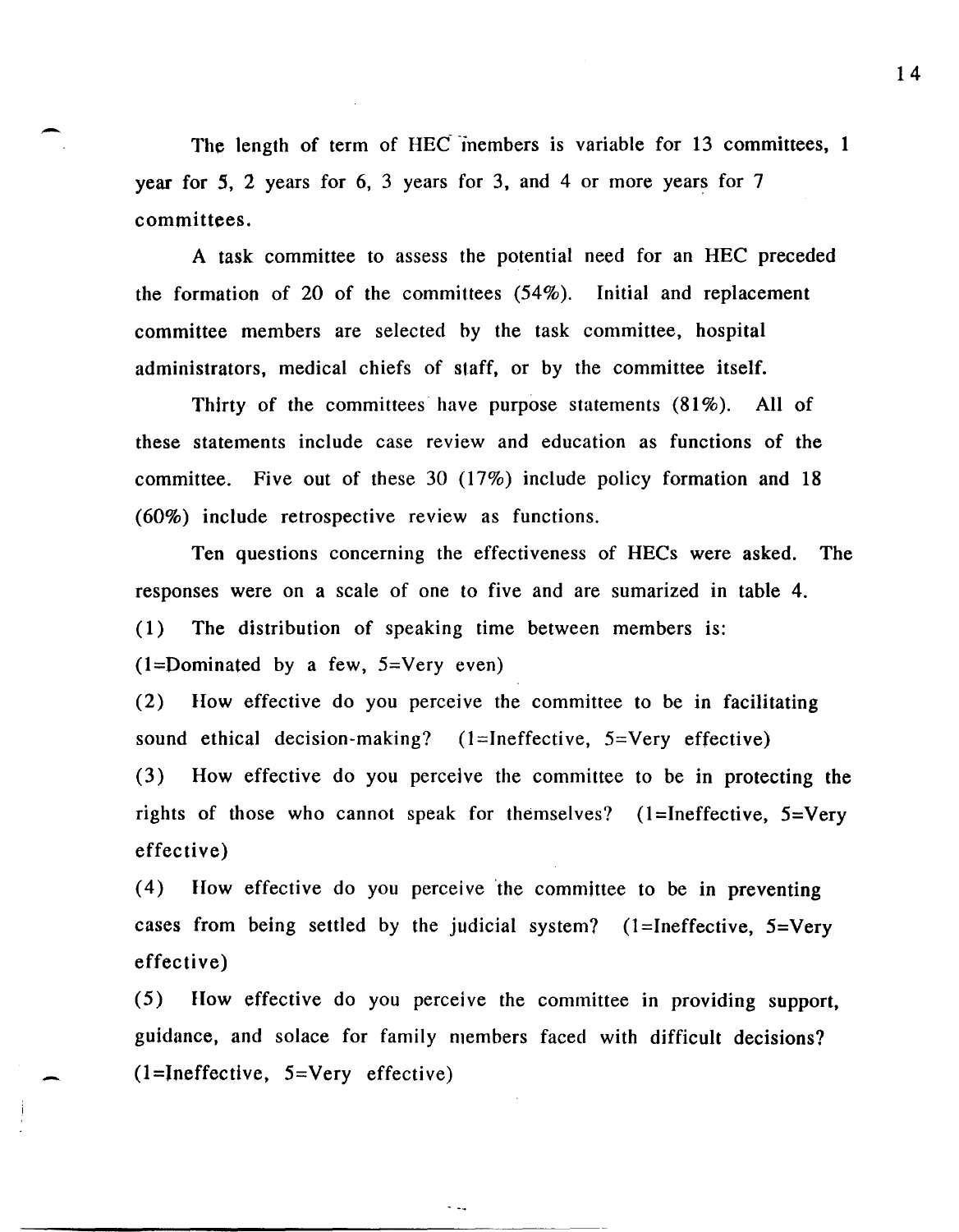(6) How effective do you perceive the committee to be in increasing consciousness of ethical issues in the hospital community?  $(1 = \text{Ineffective},$ 5=Very effective)

(7) How effective do you perceive the committee to be in easing/preventing friction between patients. family, and various health care providers? (1=Ineffective. 5=Very effective)

(8) How effective do you perceive the committee to be in providing an effective compromise between physician-dominated decision making and the courts? (1=Ineffective, 5=Very effective)

(9) How do you believe most physicians who have dealings with the committee rate its effectiveness? (1=Ineffective, 5=Very effective) (10) Do you feel that there are adequate due process safeguards present to ensure representation of the patient?  $(1=N_0)$  safeguards, 5=Adequate safeguards)

Table 4

 $\overline{\phantom{0}}$ 

.-

## Scale Question Results

| <b>Question</b>          | Mean | $N_{\cdot}$ | Range   | Number of 1 and 2 responses |
|--------------------------|------|-------------|---------|-----------------------------|
| $\mathbf{1}$             | 3.88 | 34          | $2 - 5$ | $\overline{\mathbf{4}}$     |
| $\overline{2}$           | 4.22 | 32          | $2 - 5$ | $\cdot$ 2                   |
| $\mathbf{3}$             | 4.41 | 32          | $3 - 5$ | $\bf{0}$                    |
| $\overline{4}$           | 3.58 | 31          | $1 - 5$ | 3                           |
| 5                        | 3.84 | 32          | $2 - 5$ | 3                           |
| 6                        | 4.06 | 32          | $3 - 5$ | $\bf{0}$                    |
| $\overline{\mathcal{I}}$ | 3.75 | 32          | $2 - 5$ | 1                           |
| 8                        | 3.41 | 27          | $1 - 5$ | 5                           |
| 9                        | 3.77 | 31          | $2 - 5$ | $\overline{2}$              |
| <u>10</u>                | 3.97 | 31          | $3 - 5$ | 0                           |

 $\sim$   $\sim$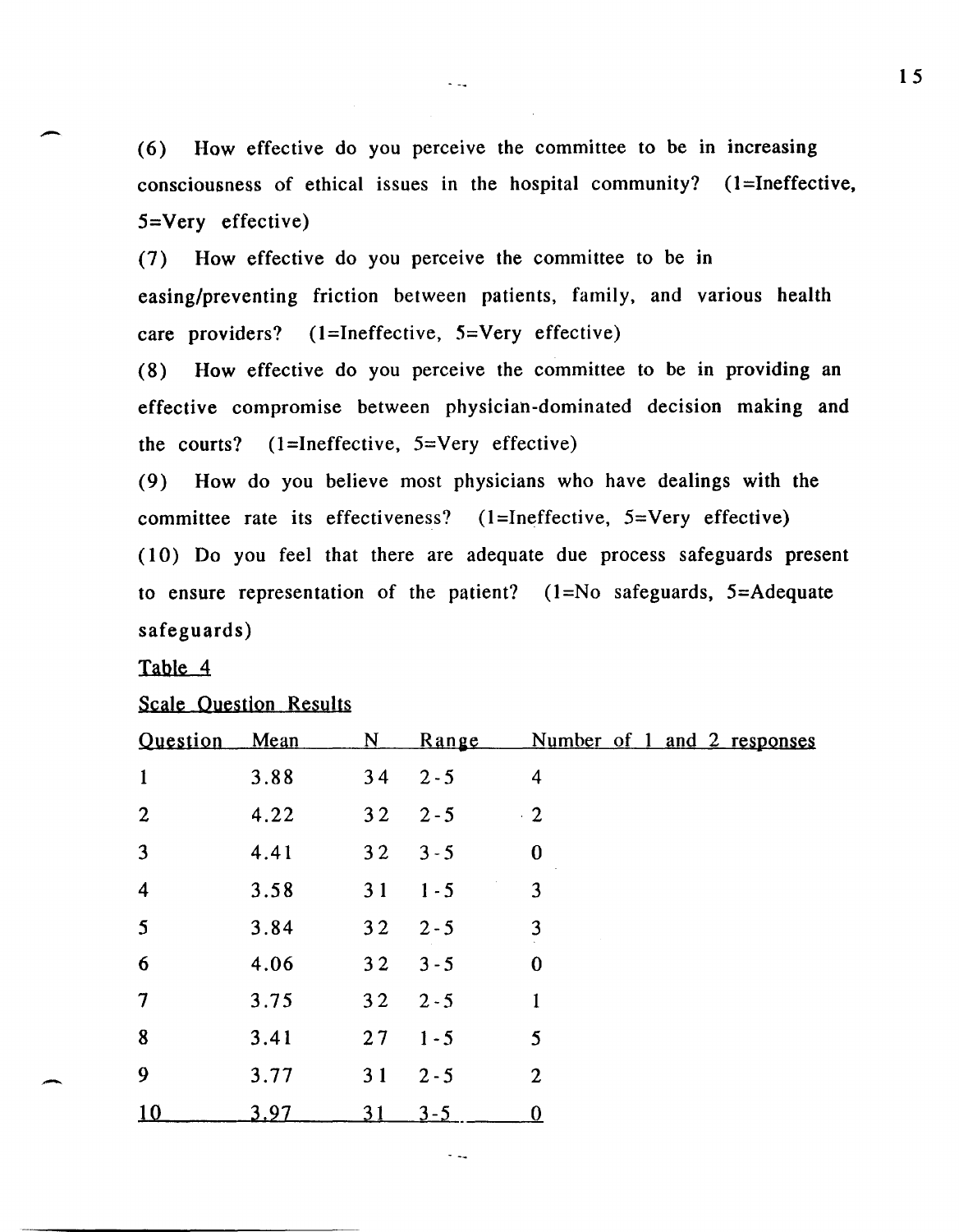Education was the most frequently performed function. Policy formation, case review, and retrospective review were about equal (Table  $(5)$ .

 $\sim$   $\sim$ 

## Table 5

Number of Committees Performing Each Function by Frequency Interval

|                    |   |      |    |                        | Times per year function performed | Mean assuming   |
|--------------------|---|------|----|------------------------|-----------------------------------|-----------------|
| <b>Function</b>    | O |      |    | $1 - 3$ 4 - 10 11 - 20 | $21 - 50$                         | center of range |
| Case review        |   | 9    | 14 |                        |                                   | 5.2             |
| Retrospective      | 7 | 8    | 8  |                        |                                   | 5.0             |
| Policy formation 0 |   | 11 8 |    |                        |                                   | 5.5             |
| Education          |   |      |    |                        |                                   | 9.3             |

Cases were referred by several sources. All committees reviewed some cases. Cases have been referred by the following:

Table 6

Source of Case referral With Percent of HEC's Reporting Use

| Person or Method               | Percent $(N=33)$ |
|--------------------------------|------------------|
| Patient                        | 6%               |
| <b>Nurse</b>                   | 100%             |
| Attending physician            | 97%              |
| Other physician                | 15%              |
| HEC member                     | 24%              |
| A referral form exists         | 21%              |
| HEC phone number exists $55\%$ |                  |

HEC meetings were open to professionals involved with the case but generally were closed to the general public. Records are kept by 29 of 34 (85%) committees. Access to· these records is somewhat more restricted.

 $\sim$   $\sim$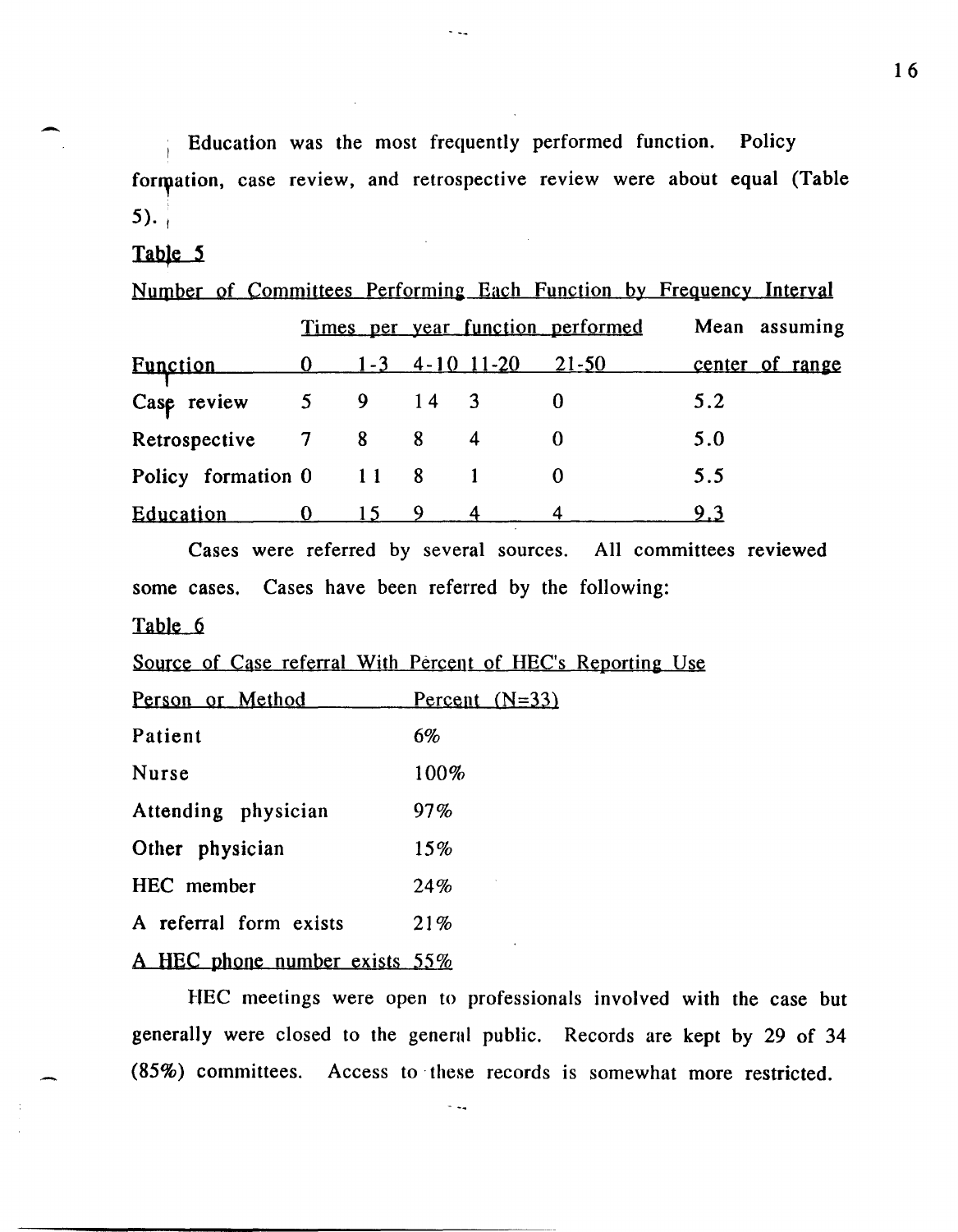## Table 7

Meeting and Record Access

|                           |     | Meetings open to $(N=32)$ Record access $(N=26)$ |
|---------------------------|-----|--------------------------------------------------|
| The physicians involved   | 97% | 73%                                              |
| The family of the patient | 78% | 35%                                              |
| The nurses involved       | 94% | 43%                                              |
| Other physicians          | 44% | 19%                                              |
| The general public        | 6%  | 0%                                               |

HECs informed patients and other health care workers at the institution of their existence with literature (52%), patient handbooks (42%), newsletters (19%), and by speaking at meetings and other functions (84%).

A need for standardization of HEC operating policy was perceived by 24% of those responding. Forty-four percent feel that HECs are cost effective members of the hospital community. Thirty-five stated that they felt that HEC members should be immune from liability in their functions as HEC members, none stated that HEC members should not be immune from liability in this function, and two omitted the question.

Investigative follow-up was never practiced by 2 committees, sometimes by 7, usually by 13, and always by 8. Self evaluation procedures were practiced by only five committees (14%). On a scale of 1 to 5 the mean effectiveness of self-evaluation procedures was 3.7.

#### Discussion:

The 47% of hospitals with existing HECs is somewhat higher than the 40.3% reported in Applegate *et al.* (1992). The difference is likely due to

 $\sim$   $\sim$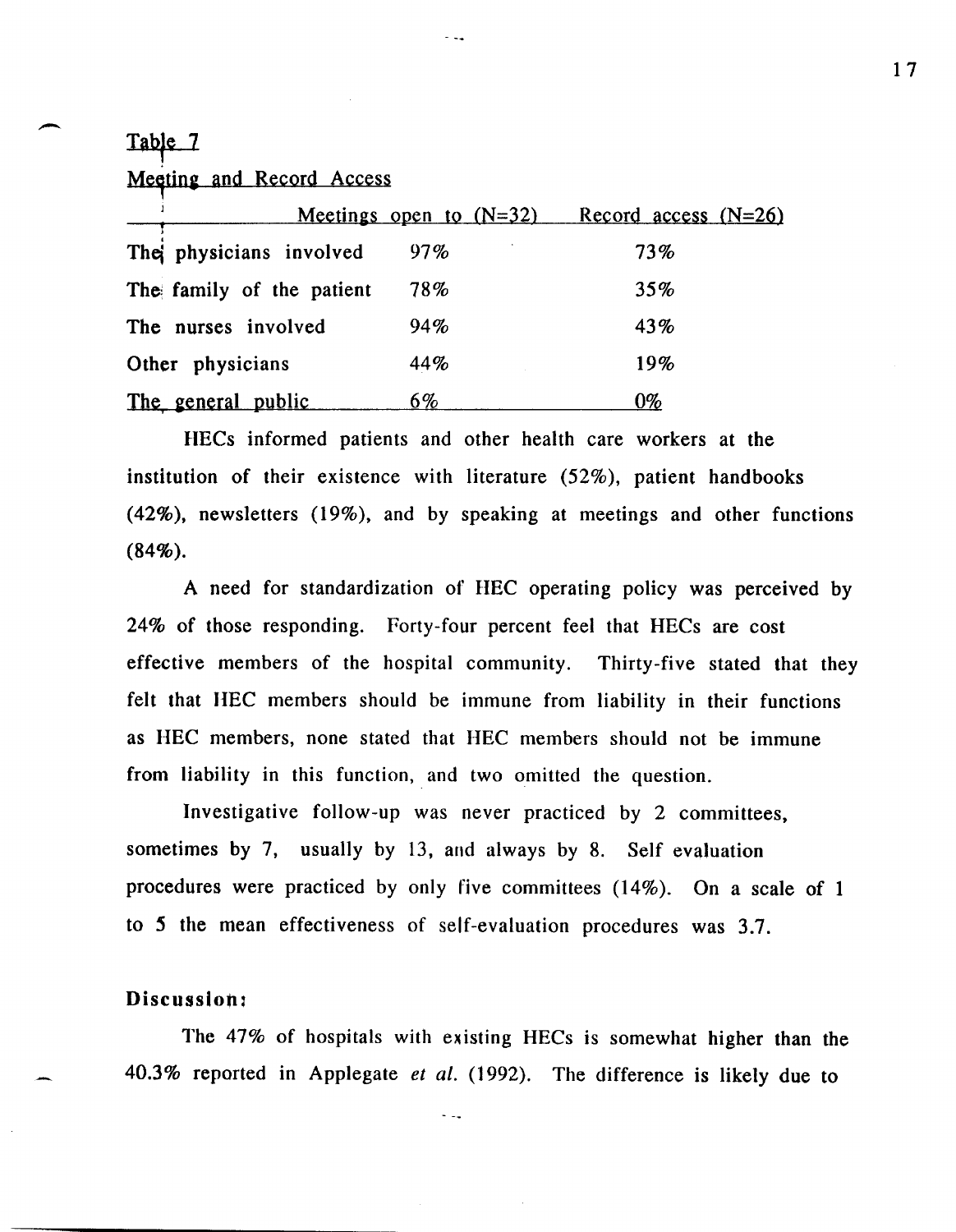the difference in response rate between the two surveys  $(71\%$  as opposed to 97.4%).

 $\sim$   $\sim$ 

No commentary on the significant relationship in committee existence versus hospital bed size was found in the literature. The trend toward higher frequency of HEC existence in urban hospitals may be a function of the tendency for large hospitals to also be urban.

The observed 1984-1987 peak in HEC formation correlates with the most often chosen reason for forming an HEC, the DHHS Baby Doe Regulation III. The emotion aroused by the Baby Doe cases, particularly the 1982 Bloomington, Indiana case is an understandable impetus for committee formation. The 1991 spike in committee formation is more difficult to explain in terms of rulings or recommendation.

Hosford (1986) states that a "bioethics committee can perform successfully at any size from about 5 to 25 members." He mentions difficulty in finding qualified and enthusiastic potential members, convenience in scheduling meetings, and the ability of a small committee to quickly learn to work together in a meaningful way as benefits of small committee size. The diversity of viewpoints and skills and the ease of finding some one available to perform a given task are stated advantages of large committee size.

The numerical response for question 2, the assessment of effectiveness in facilitating sound ethical decision-making, was examined for small (14 or fewer members) and large (15 or more members) committees. The results were analyzed with an independent groups t-test and the large committees showed a significantly higher satisfaction with the quality of decision-making  $(t=2.18, d.f.=33, \alpha<0.05)$ .

 $\sim$   $\sim$ 

-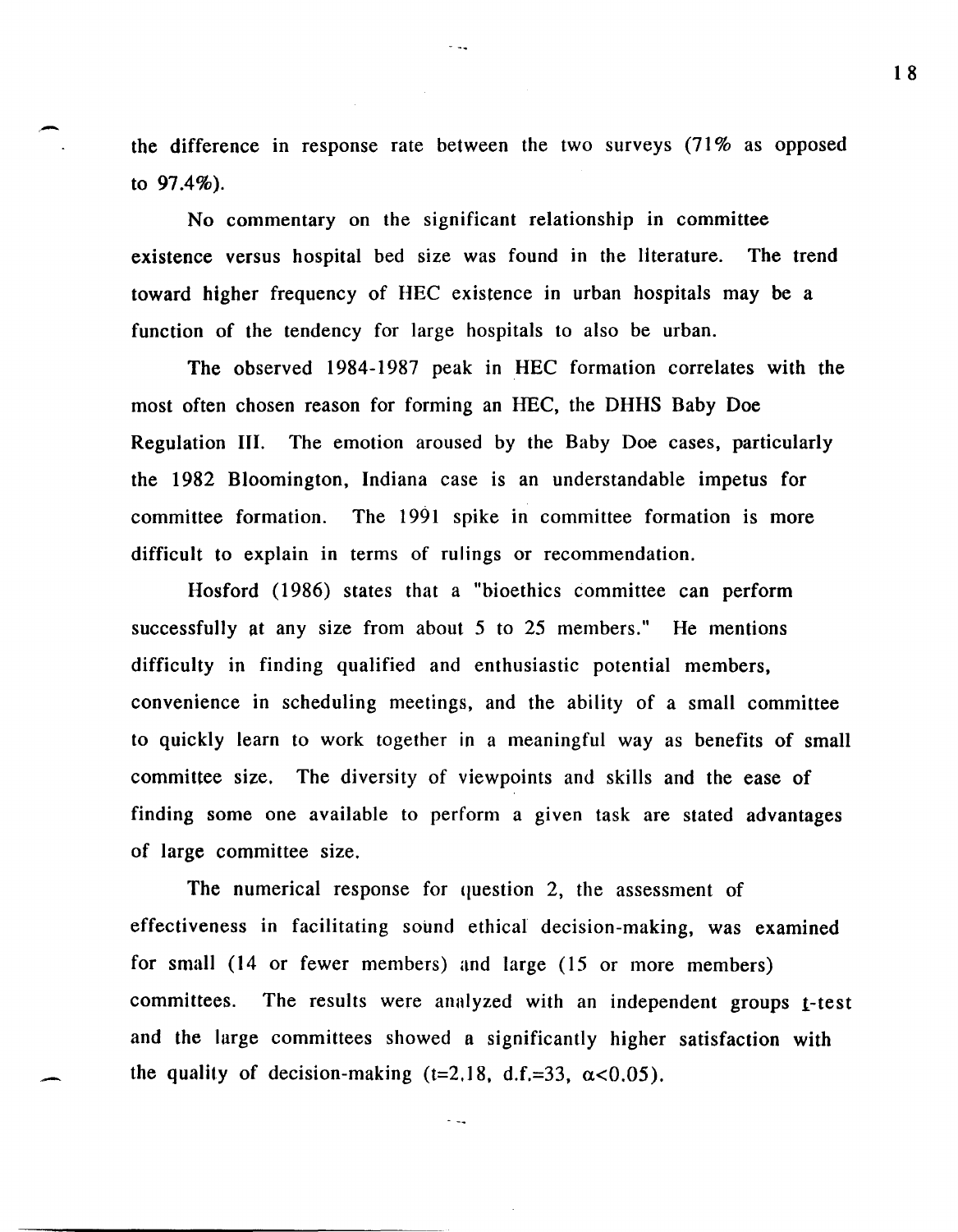For frequency range of functions performed, frequency differences between large and small committees were analyzed by chi-square tests. Committees not including the given function in their purpose statements were excluded. Large committees performed more case reviews than small committees, but this relationship was only marginally significant  $(\gamma=6.52, d.f.=3, P<0.10)$ . Large committees also performed more retrospective reviews  $(\gamma=1.02, d.f.=2, P<0.90)$ , more policy formations  $(\gamma=1.13, d.f.=2, P<0.20)$ , and more educational activities  $(\gamma=5.61, d.f.=3,$ P<0.20), but none of these frequency differences proved to be significant. Perhaps larger committees with more members are more conscious of cases that might be reviewed or they make the committee more well known so the more cases are referred to the committee.

Data on HEC composition in other states were not available in the literature. The survey's results were in close agreement with Applegate *et al.* (1992). Indiana's ethics committees, taken on a whole, seem to approximate the desired composition stated in the literature.. Hosford (1986) suggests that committees should be one-third physicians. This is exactly the overall composition for Indiana HECs. In the earlier literature on HECs fears existed that physicians would numerically dominate HECs (Levine 1984). For 89% of Indiana's HECs, these concerns are unfounded.

The profession of HEC chairpersons was explored by Applegate *et al.*  (1992). Three-fourths of Indiana HEC chairpersons were found to be physicians. Schierton (1993) suggests that committees numerically dominated by physicians or chaired by physicians are less successful than those that are not. Success was judged on the basis of the number of educational, policy formation, and consultative functions performed. While Indiana is diverse in member composition, perhaps, as Schierton suggests,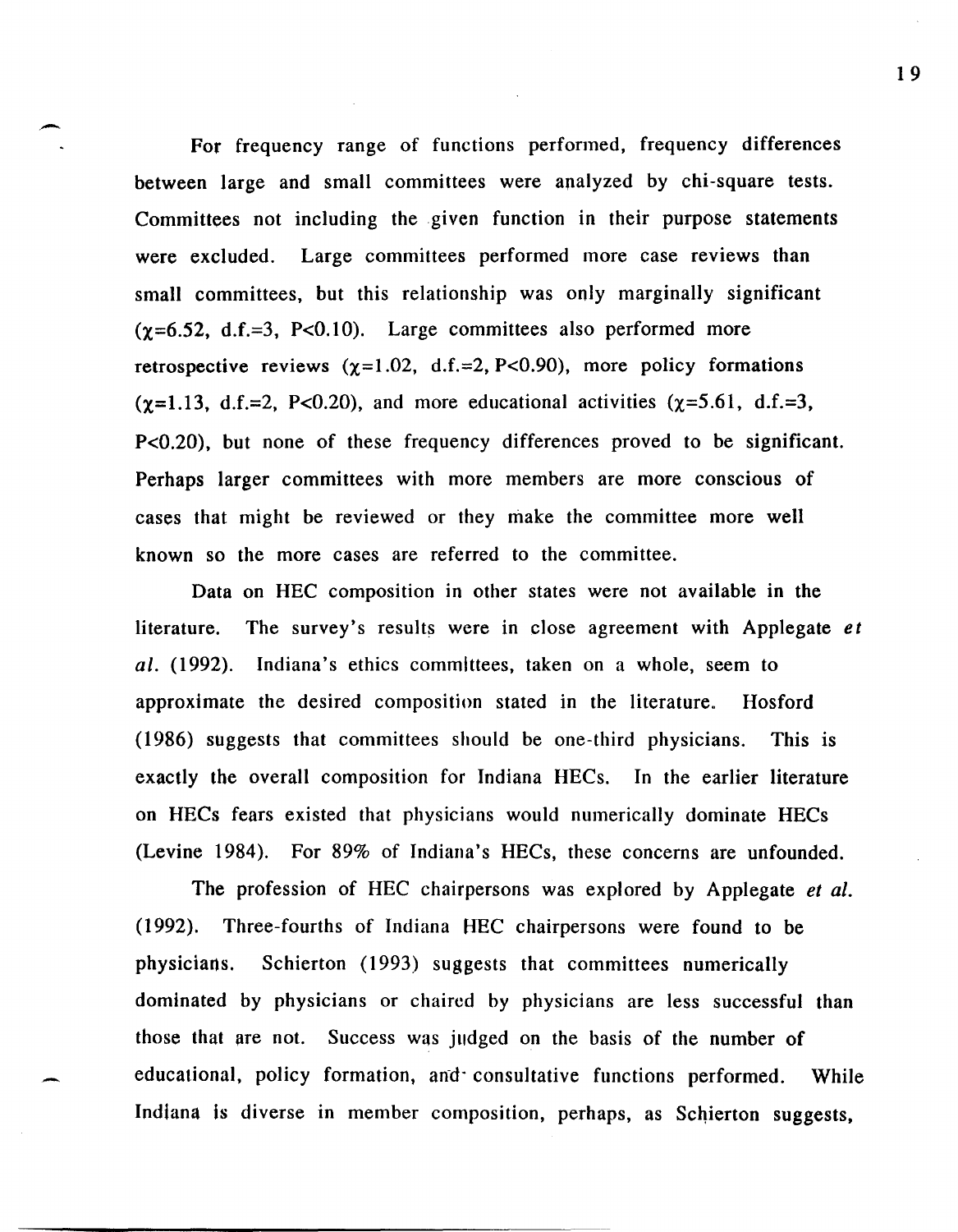bioethics training is a better criteria for chairperson selection than departmental rank or physician status.

 $\sim$   $\sim$ 

-

-

The length of term varies widely. between committees. Hosford (1986) states that committees with one or two year terms for members, of which there are at least 11 in Indiana, are at a disadvantage as members may leave just as they become well educated in the issues with which the committee deals. Renewing membership may be one way to avoid this problem, but the survey did not address how frequently members are reappointed. Committees may desire short terms so that members who are not helpful to the committees purpose may be replaced.

For the ten scale questions the range is perhaps more telling than the mean. The means varied by only 1.00 point between questions. In each case a similar assessment by a non-BEC member doctor or other hospital employee would have been interesting, but this was beyond the scope of the survey. Question 8 received both the most unfavorable responses and the most committees that chose to omit the question. Possible explanations are that HEC decision-making in a given case is physician-dominated decision-making or perhaps these chairpersons do not estimate the potential for judicial involvement in medical decision-making to be very great.

Educational activities, the most frequently performed function, have been described as "the least controversial" activity of HECs (Jaffe 1989). The high number of educational activities indicates that committees are actively involving themselves in relevant issues rather than waiting for problems to be discovered.

The fact that only two committees report that cases have been refered by patients may indicate a lack of knowledge about the committee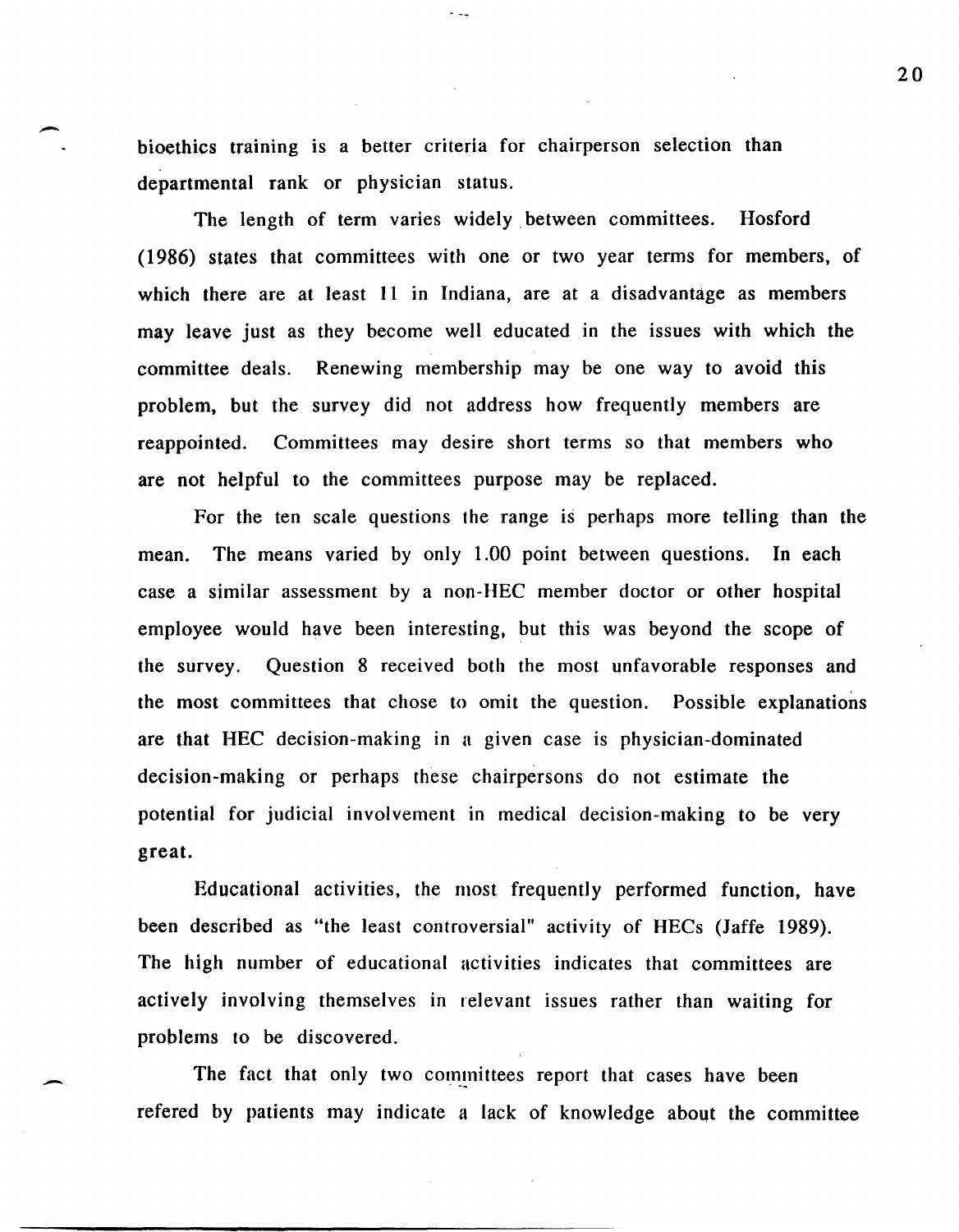by the patient. **It** could also be an indicator of apprehension on the part of patients to request help from the committee.

**-,** 

Jaffe (1989) states that "a major reason for confidential proceedings is lack of immunity. If, however, [HECs] are immune from civil and criminal liability, the need for confidentiality decreases." Most meetings are closed to individuals not directly involved with the case. The unanimous opinion that HEC members should be granted immunity from liability concerning their functions with the committee may suggest that liability concerns are an important factor in the function of HECs, possibly affecting the openness of meetings. For the two committees whose meetings are open to the general public openness appears to be paramount.

Jaffe (1989) also states that "the first way to achieve some [HEC] legitimation ... is with standardization." **In** Indiana, 76% of committee chairpersons apparently disagree, stating that they see no need for outside regulation of committee procedures. Existing committees seem confident of their competence.

Aroskar (1984) stresses the importance of self-evaluation. While 93% of Indiana's HECs at least sometimes seek follow-up information after a case review, only 14% participate in other self-evaluation procedures. Aroskar (1984) recommends that costs "should be assessed in relation to benefits to the institution and most important, benefits of adequately performed decision-making in patient care and in policy making that takes explicit account of ethical aspects." **In** light of this statement, it is possible that the 44% satisfaction with the cost effectiveness of HECs may be, in part, a result of inadequate self evaluation. A more thorough approach to assessing realized benefits might increase feelings of cost-effectiveness.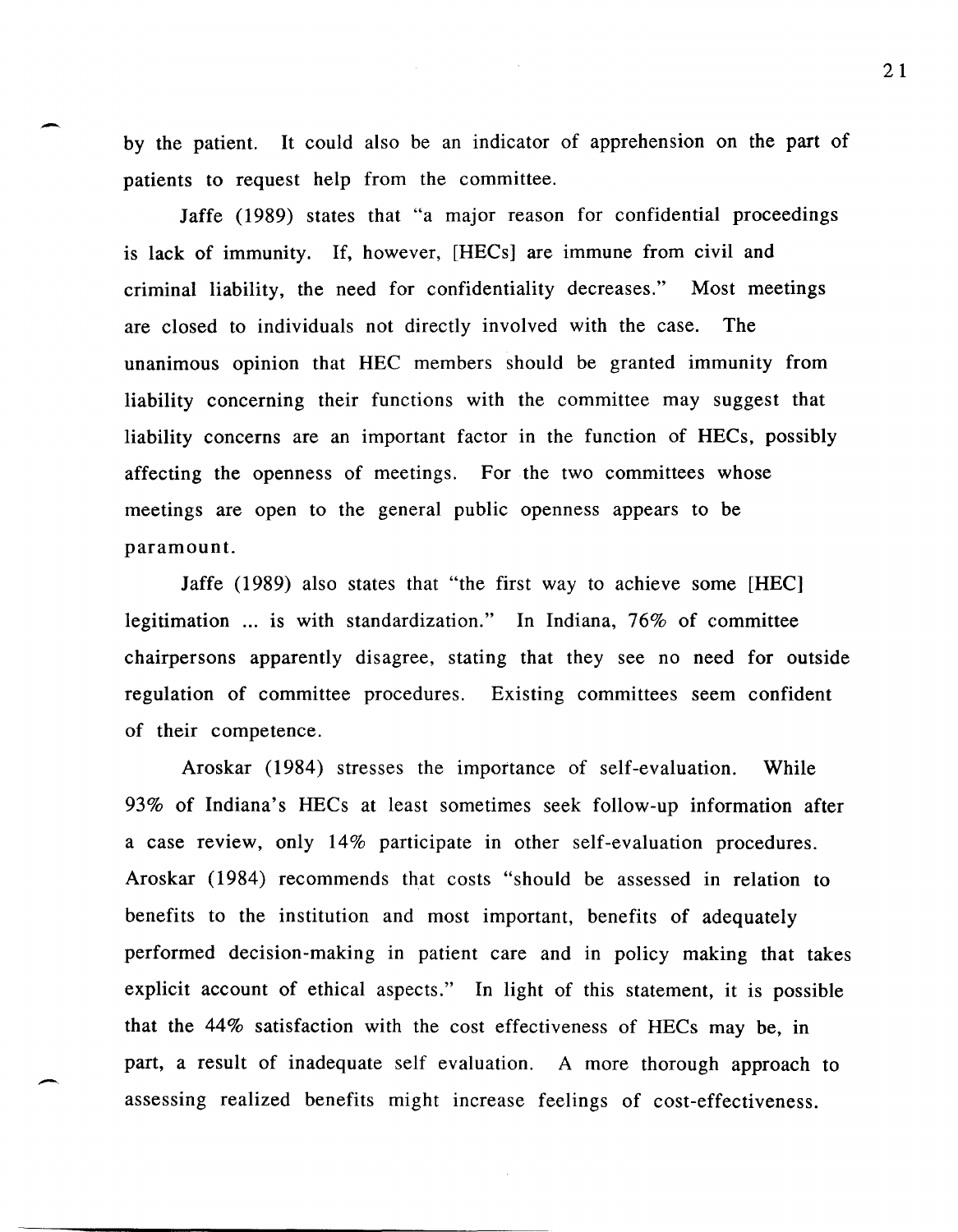# Summary:

-

-

Hospital ethics committees are the subject of a great volume of literature but until recently little of this literature has been backed by data. As the HEC has matured, so has the analysis of its prevalence, function, and effectiveness turned from anecdote and speculation to information gathering and analysis. In Indiana, HECs are present in about half of all hospitals, are increasing in number, and are playing active roles in determining how the hospital responds to ethically difficult cases, what is done to educate staff on ethical. issues, and what policy modifications are needed to deal with ethical concerns.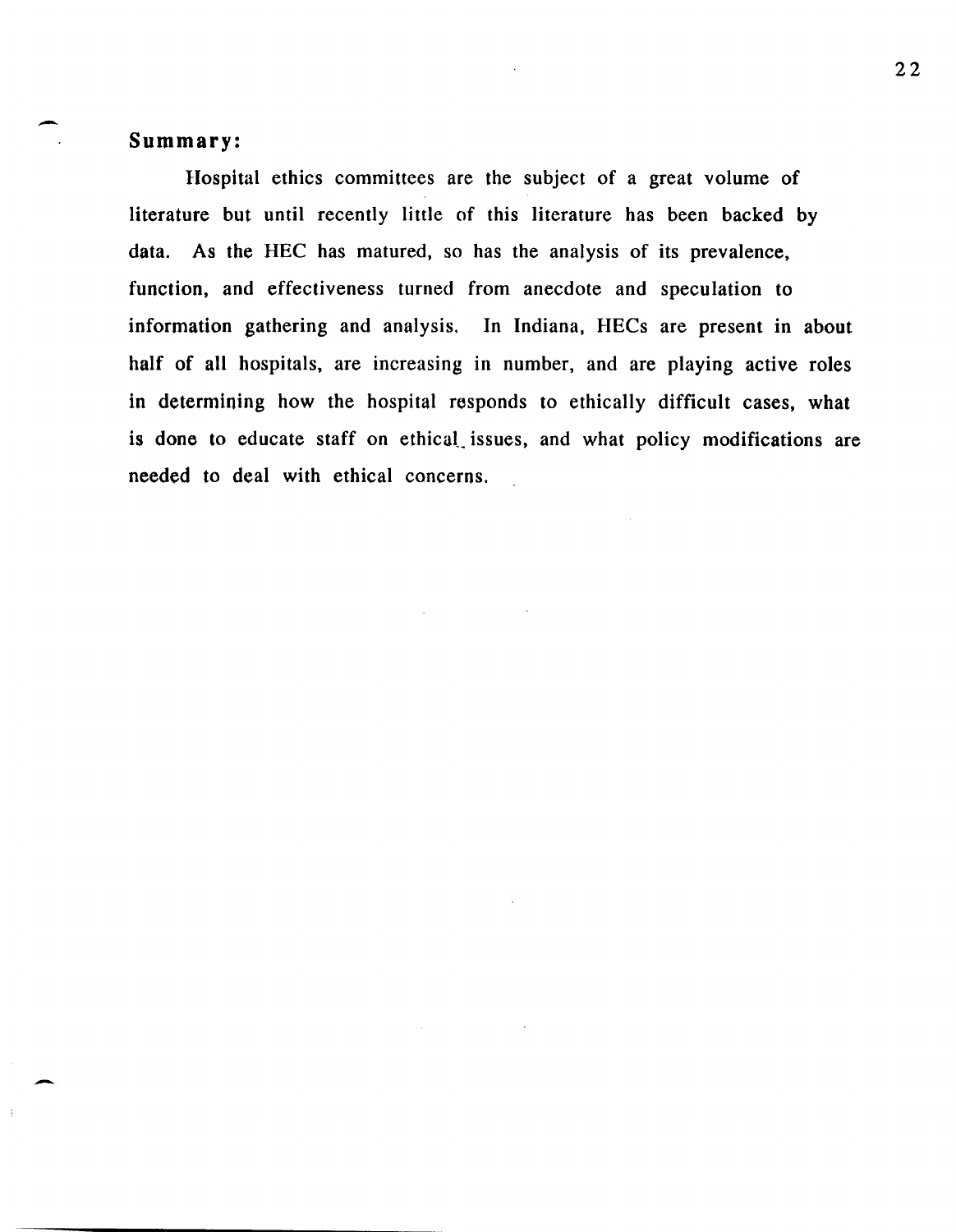## Literature Cited:

AHA directory of health care professionals. (1991). Chicago: American Hospital Association.

Applegate, M. H., R. Finkenbine, & G. Gramelspacher. (1992). Institutional ethics committees in Indiana: organization, structure, and function. Unpublished manuscript.

Aroskar, M. A. (1984). Considerations in establishing an ethics committee. ADRN Journal, 40(1), 88-90.

Beecher, H. K. (1970). Research and the individual. Boston: Little, Brown and Company.

Berdie, D. R., J. F. Anderson, M. A. Niebuhr. (1986). Questionnaires: design and use. (2nd ed.). Metuchen, NJ: The Scarecrow Press, Inc.

Fleetwood, J. E., R. M. Arnold, and R. J. Baron. (1989). Giving answers or raising questions?: the problematic role of institutional ethics committees. Journal of Medical Ethics. 15, 137-142.

Fost, N. and R. E. Cranford. (1985). Hospital ethics committees: administrative aspects.  $JAMA. 233(18)$ , 2687-2691.

Hosford, Bowen. (1986). Bioethics committees: the health care provider's guide. Rockville, MD: Aspen Systems Corporation.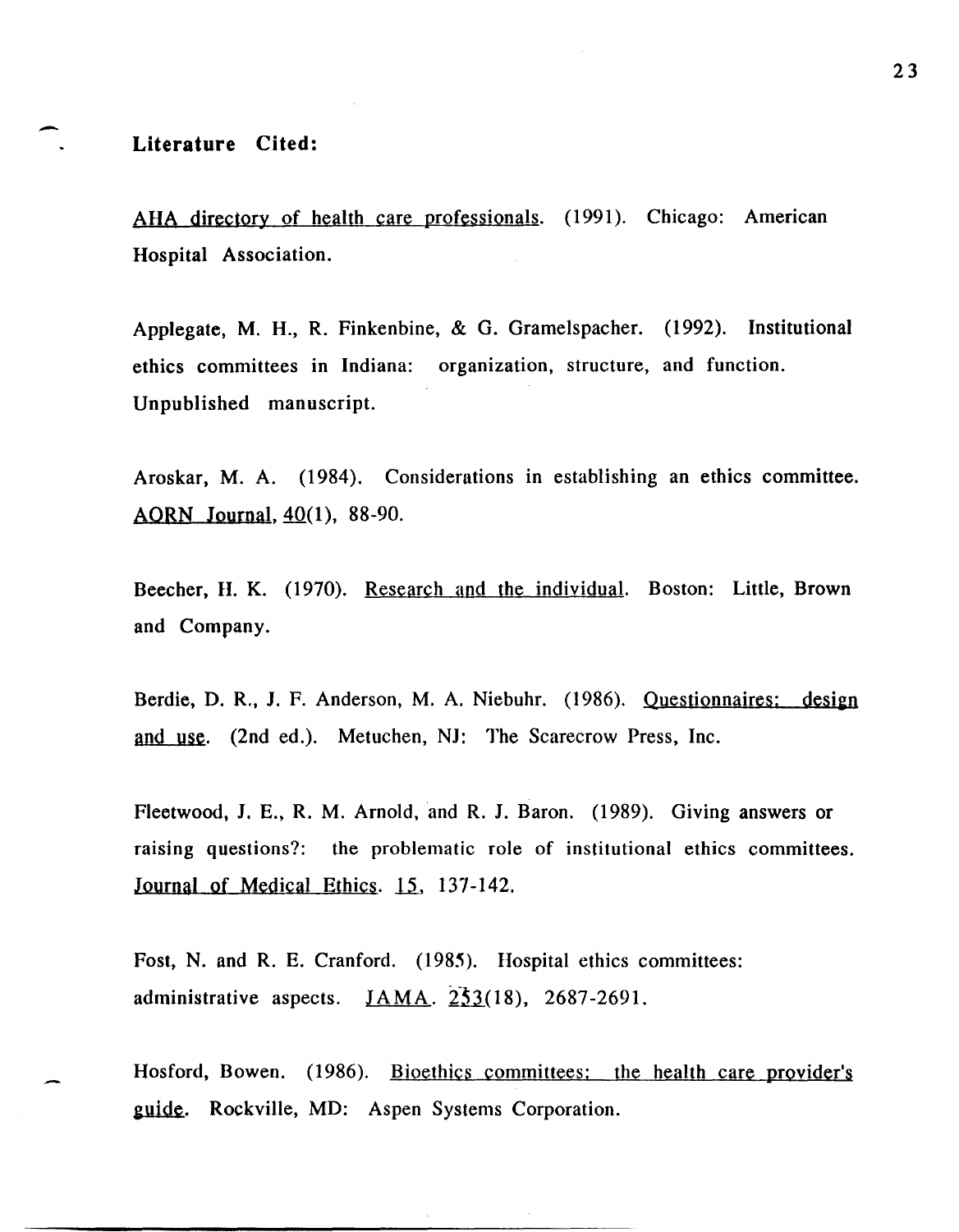Jaffe, G. A. (1989). Institutional ethics committees: legitimate and impartial review of ethical health care decisions. The Journal of Legal Medicine. 10(3), 393-431.

-

 $\overline{\phantom{0}}$ 

 $\frac{1}{2}$ 

Joint Commission on Accreditation of Hospitals. (1992). Joint Commission on Accreditation of Hospitals manual for hospitals. Chicago.

Levine, C. (1984). Questions and (some very tentative) answers about hospital ethics committees. Hastings Center Report. 14(3), 9-12.

Lloyd, A. (1988). Ethics committees in England. Hastings Center Report.  $18(5)$ , 2.

Mitchell, S. M. and M. S. Swartz. (1990). Is there a place for Lawyers on ethics committees? A view from the inside. Hastings Center Report.  $20(2)$ , 32-33.

Schierton, L. S. (1993). Better than physicians. Hastings Center Report. *U(1),* 2.

VanAllen, E., D. G. Moldow, and R. Cranford. (1989). Evaluating ethics committees. Hastings Center Report.  $19(5)$ , 23.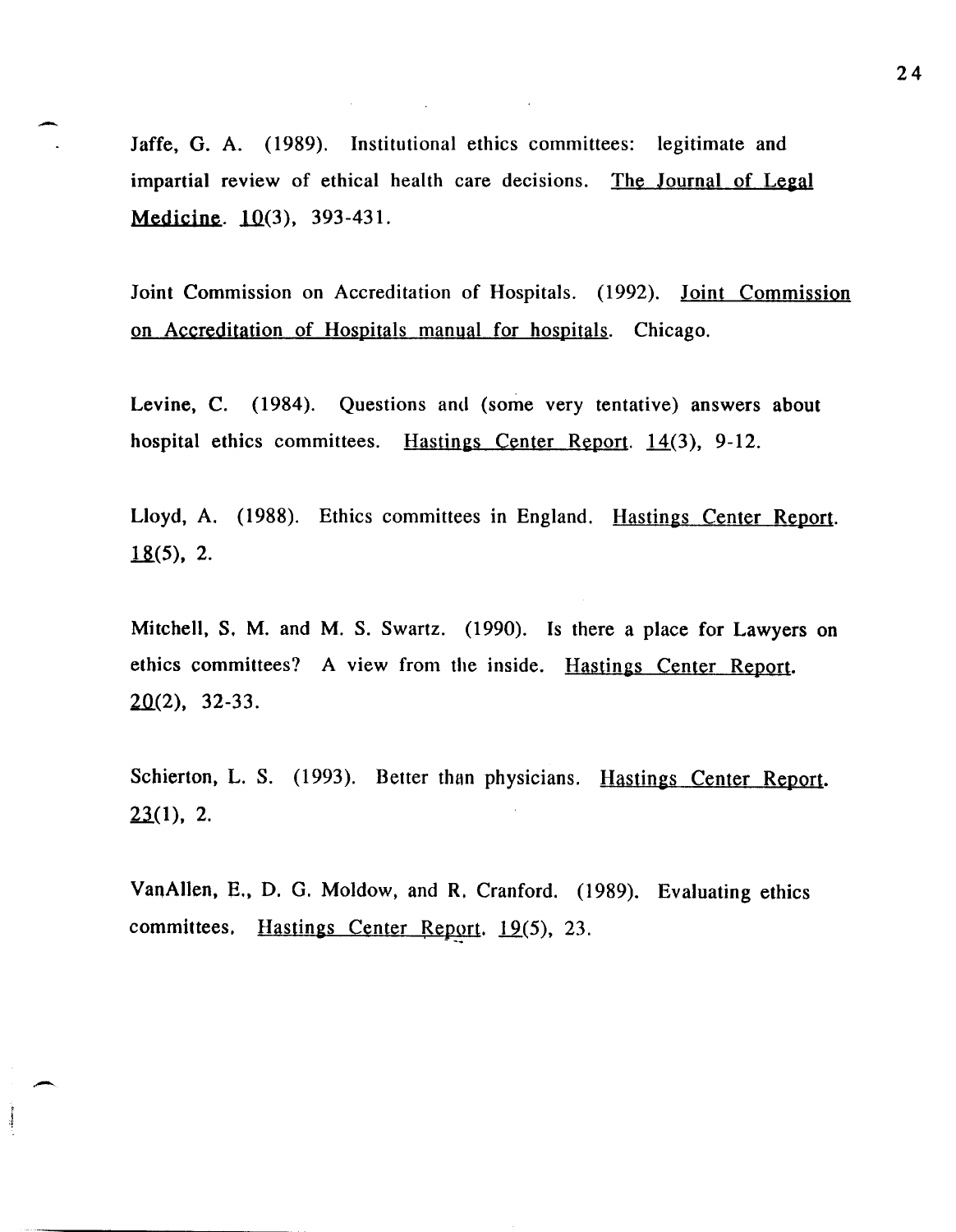# **Appendix:**

-

 $\overline{\phantom{a}}$ 

 $\hat{\bullet}$ 

| Table of Contents                           | Page           |
|---------------------------------------------|----------------|
| Letter to Hospital Cheif Executive Officers | A <sub>1</sub> |
| Response Postcard (Front and Back)          | A <sub>2</sub> |
| Cover Letter to HEC Chairperson             | A <sub>3</sub> |
| Indiana Hospital Ethics Committee Survey    | $A4 - A7$      |

 $\bar{\alpha}$ 

 $\sim$   $\sim$ 

 $\mathcal{L}^{\text{max}}_{\text{max}}$  and  $\mathcal{L}^{\text{max}}_{\text{max}}$ 

 $\mathcal{L}^{\text{max}}_{\text{max}}$  and  $\mathcal{L}^{\text{max}}_{\text{max}}$ 

 $\sim$  .

 $\label{eq:2.1} \frac{1}{\sqrt{2}}\int_{\mathbb{R}^3}\frac{1}{\sqrt{2}}\left(\frac{1}{\sqrt{2}}\right)^2\left(\frac{1}{\sqrt{2}}\right)^2\left(\frac{1}{\sqrt{2}}\right)^2\left(\frac{1}{\sqrt{2}}\right)^2\left(\frac{1}{\sqrt{2}}\right)^2\left(\frac{1}{\sqrt{2}}\right)^2.$ 

 $\mathcal{L}(\mathcal{L})$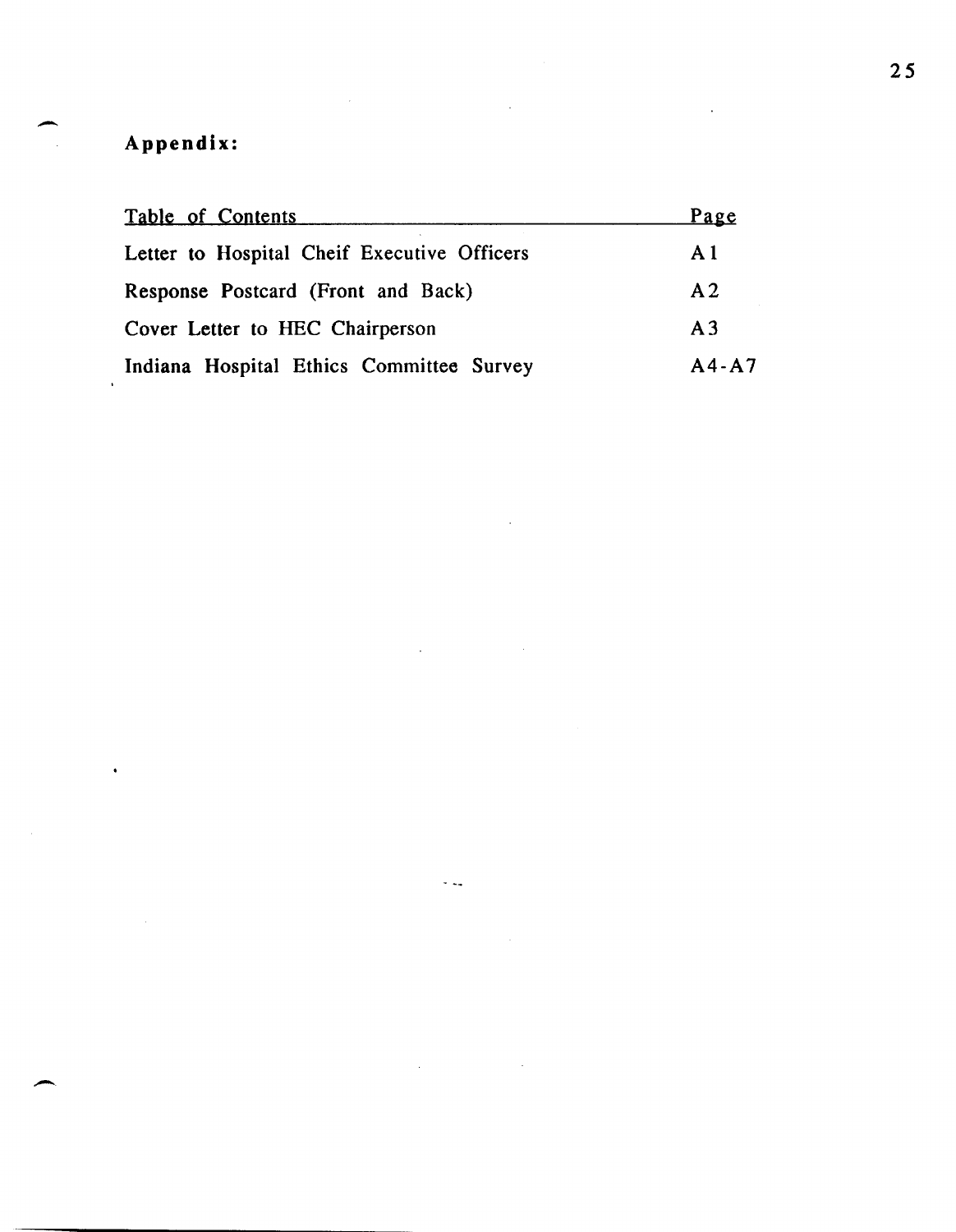September 14, 1992

[CEO] [Hospital] [Street Address]

-

-

The concerns raised by the use of modern medical technology, tissue and organ donation, advance directives, and issues related to medical treatment have created the need to form institutional ethics committees (lEC's). The stated functions of these advisory bodies vary as do the decision-making methods employed, but case consultation, policy review, and education are common tasks assigned to IEC's. However little empirical data has been collected for IEC's in Indiana.

It is our intent to determine how many hospitals in Indiana possess IEC's, the reasons for their formation, the relative amount of time and effort spent on various functions, and their perception of the relative effectiveness of these roles. The results of this study will be returned to participating ethics committees and a paper will be prepared and submitted for publication. In order to send a questionnaire to your hospital's ethics committee or review board, we require the information on the enclosed self addressed postcard.

Thank you for your time,

Dr. Jon Hendrix, Professor of Biology

Robert Emerson, Undergraduate honors fellow and premedical student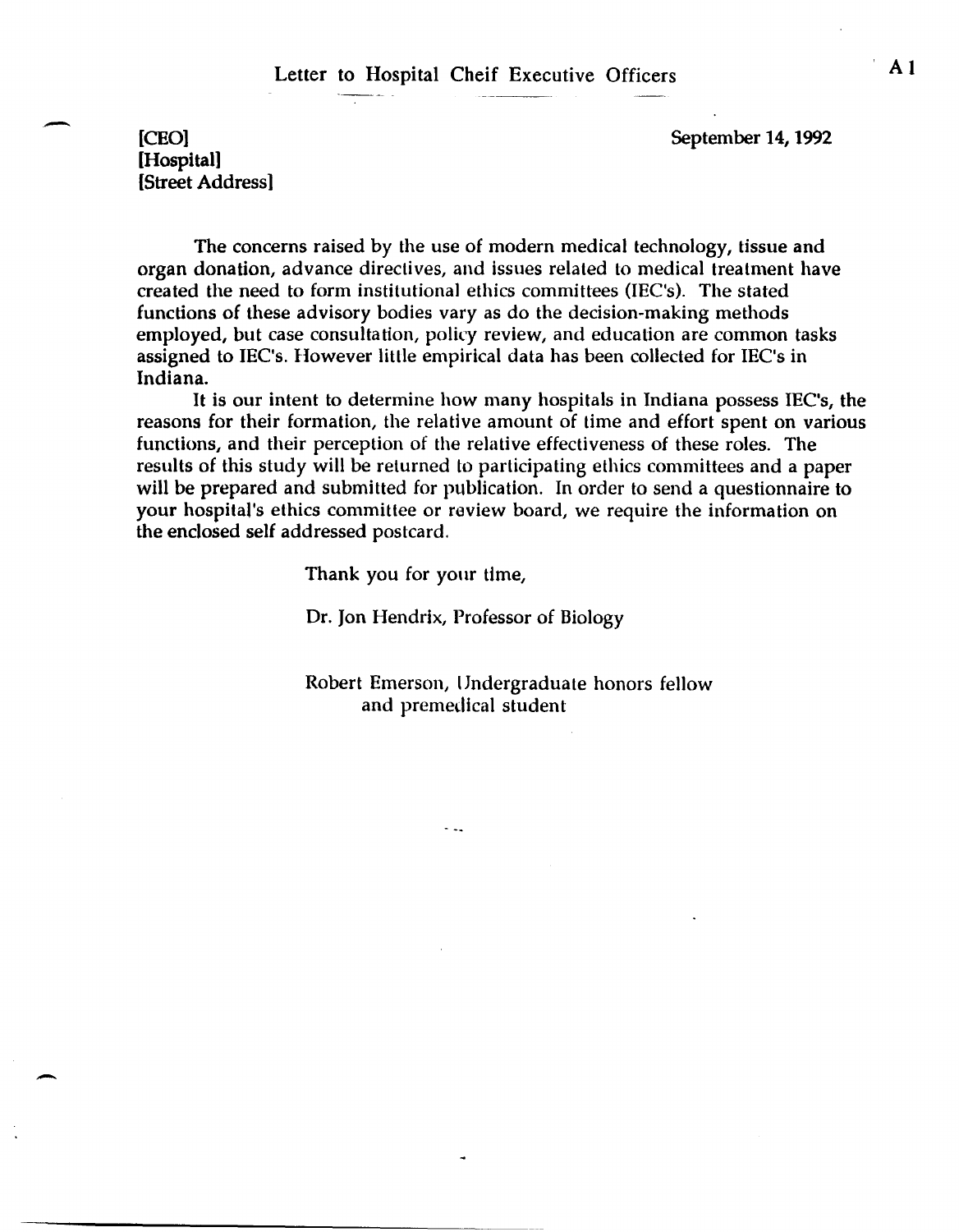| 1.           | Is your institution served by an IEC?<br>a) yes<br>b) no<br>c) one is currently being formed                                |
|--------------|-----------------------------------------------------------------------------------------------------------------------------|
| $\mathbf{2}$ | What is the chairperson's name and mailing address?                                                                         |
| 3.           | Does this committee jointly serve any other hospital?<br>a) yes.<br>What is the name of the other hospital( $s$ )?<br>b) no |
| 4.           | Which of the following best describes your hospital:<br>a) complete care<br>b) mental hospital<br>c) rehabilitation center  |

-

 $\ddot{\phantom{a}}$ 

Dr. Jon Hendrix, Professor of Biology Ball State University Riverside A venue Cooper Science Building Muncie, IN 47306

 $\sim$   $\omega_{\rm m}$ 

 $\ddot{\phantom{1}}$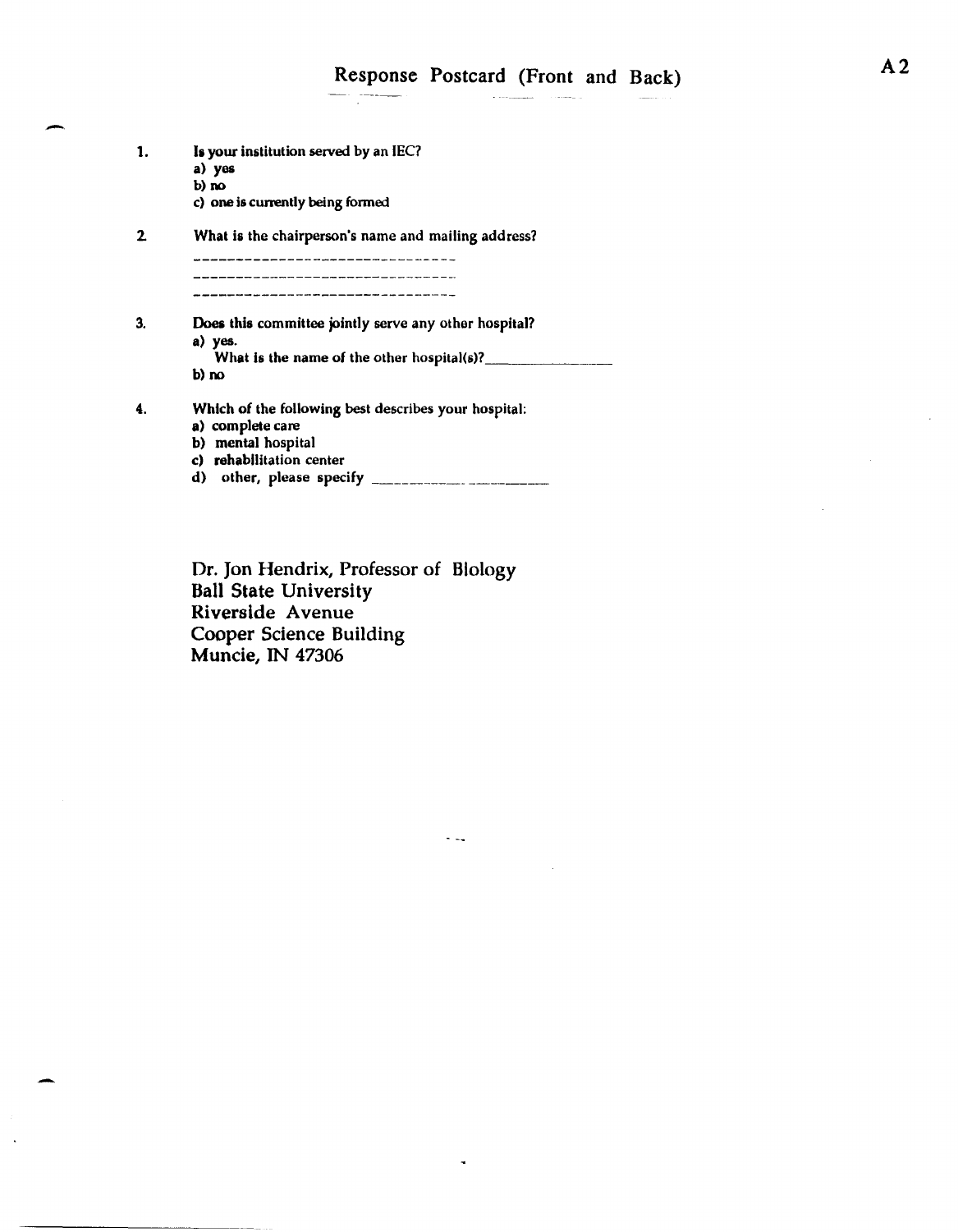3 December 1992

[chair] [hospital] [address] [city]. IN [zip]

-

 $\overline{\phantom{0}}$ 

Dear [chair].

Earlier this fall your hospital's CEO responded to my initial mailing by stating that an ethics committee existed at your hospital and by supplying me with your address so that you might participate In my survey on the structure and function of hospital ethics committees in Indiana. This mailing was sent to 125 Indiana hospitals identified in the 1991 American Hospital Association Directory of Health Care *Professionals.* Of the 88 responding. 47 (or 53%) have hospital elhics committees (HEC's) in place. I hope that you wiJI take a few minutes to complete this survey and return it in the enclosed envelope.

I am a biology major at Ball Slate University and have been accepted to enter Indiana University Medical School in the fall of 1993. As a student and undergraduate honors fellow working with Dr. Jon Hendrix, Ball Slate's bioethics professor, I have become interested in the subject of medical ethics. Over the past decade, articles on IIEC's have been regular occurrences in medical and ethics journals. However, in my literature search I have found no references to surveys of Indiana HEC's. In addition, relatively few authors attempt to assess the functions and effectiveness of HEC's in a systematic manner.

My goal is to provide a quantitative assessment of altitudes of committee chairpersons toward the effectiveness of their commillces. J also hope to obtain data on the stated goals and the constituency of these committees. The information gained by this survey will be used to prepare an article that will be submitted for publication.

The survey forms are numbered for purposes of corrrelating responses to hospital size and region. They will also be used for preparing a list of committees that responded so that I might mall a copy of the resulting publication to each committee chairperson who returns this survey. Once the data are entered, the hospital and chairperson names will be erased from my data base and no responses will appear in my arficle that may be traceable to a person or institution. I believe that the insights and comparative information gained will be I believe that the insights and comparative information gained will be well worth your time

Thanking you in advance.

Robert E. Emerson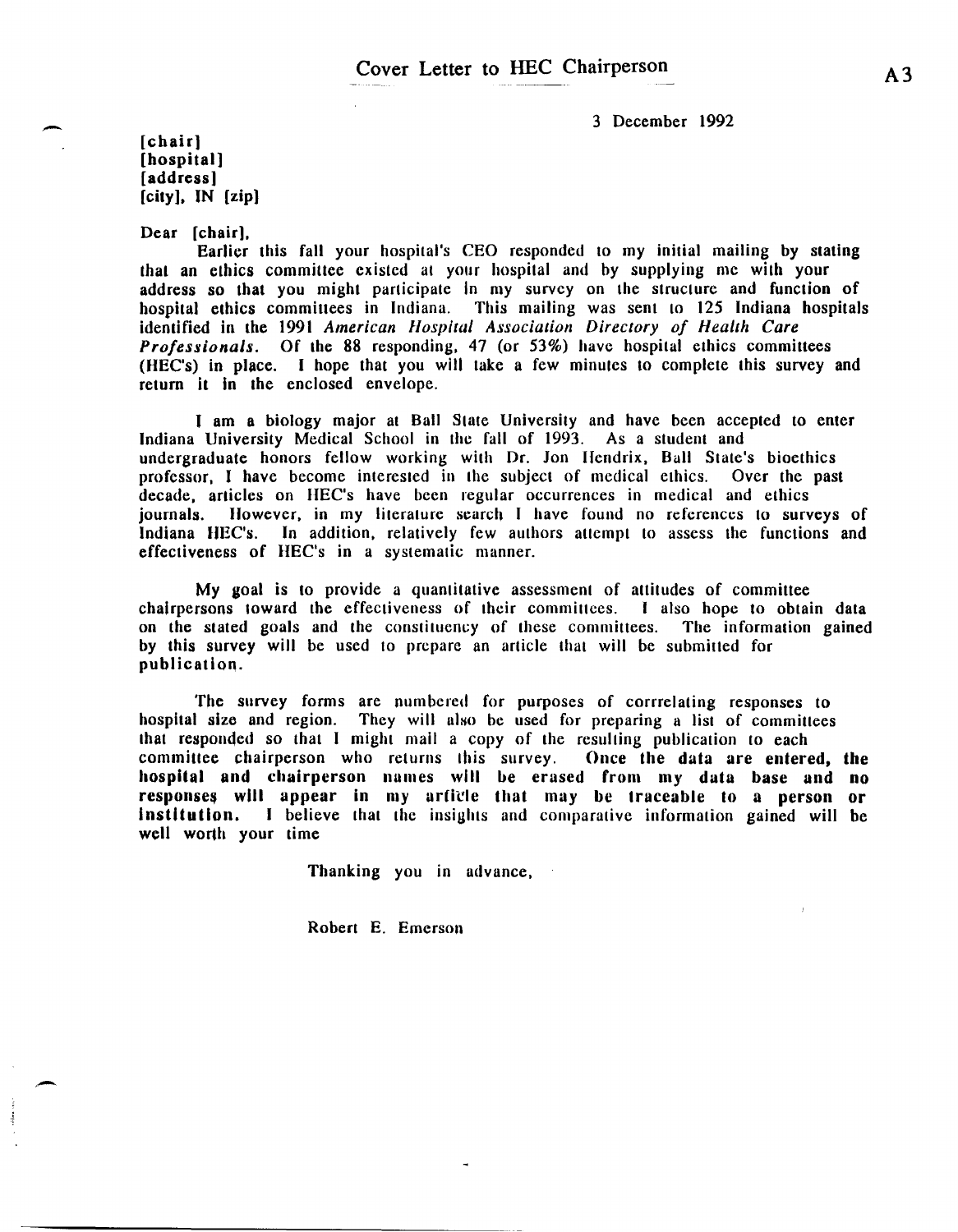|                                                                                                                                                                                           | Indiana Hospital Ethics Committee Survey                                                         |
|-------------------------------------------------------------------------------------------------------------------------------------------------------------------------------------------|--------------------------------------------------------------------------------------------------|
| 1) What year was the committee formed?                                                                                                                                                    |                                                                                                  |
| 2) How many committee members are there?                                                                                                                                                  |                                                                                                  |
| 3) How many members are:<br>Physicians ________<br>Nurses<br>Hospital Administrators<br>Lawyers $\frac{1}{\sqrt{1-\frac{1}{2}}\cdot\frac{1}{\sqrt{1-\frac{1}{2}}}}$<br>Ethicists ________ | Clergy<br>Social Workers<br>Lay Community Members                                                |
|                                                                                                                                                                                           | Female                                                                                           |
| community?<br>$\exists$ Yes<br><b>No</b>                                                                                                                                                  | 4) Does the membership of the committee approximate the racial and ethnic distribution of the    |
| 5) Who selected the original members of the committee?                                                                                                                                    |                                                                                                  |
| 6) How are names of potential replacement members obtained?                                                                                                                               |                                                                                                  |
| 7) What is the length of a term served by a member? (Check one.)<br>Less than one year                                                                                                    |                                                                                                  |
| $\Box$ One year<br>Two years                                                                                                                                                              | Three years<br>Four or more years<br>Not all members have terms of the same length               |
| of the ethics committee?<br>$\neg$ No<br>$\Box$ Yes                                                                                                                                       | 8) Was a task committee formed to assess the possible need for an IEC prior to the establishment |
| 9) Does the committee have a mission or purpose statement?<br>$\perp$ Yes (If yes, a copy would be appreciated if possible.)<br>$\Box$ No (If no, omit question 10.)                      |                                                                                                  |
|                                                                                                                                                                                           |                                                                                                  |

 $\overline{\phantom{0}}$ 

 $AA$ 

"' ....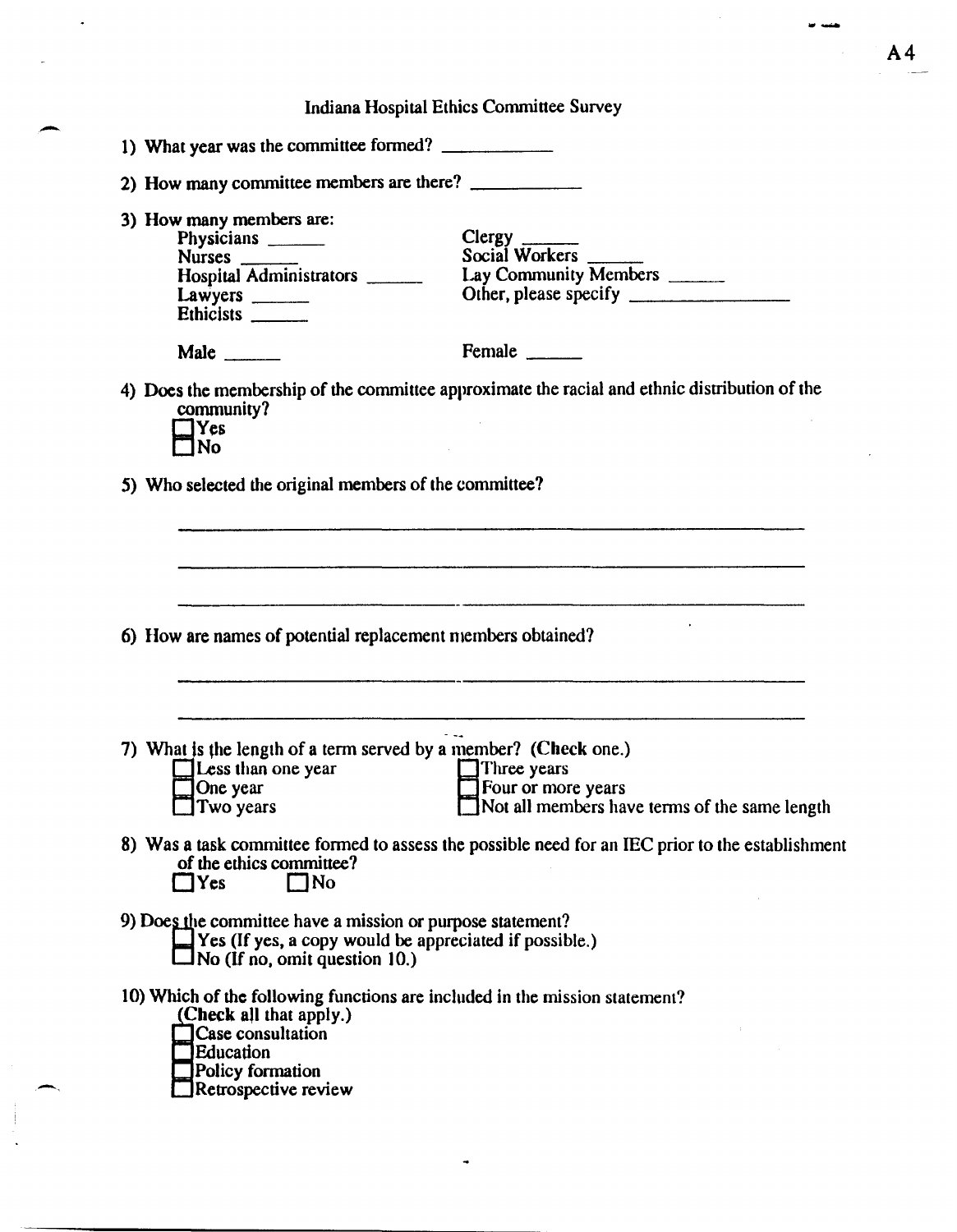- 11) Which of the following was most important in the decision to form an ethics committee? (Check one.)
	- The 1976 New Jersey Supreme Court Ouinlan ruling
	- The 1978 President's Commission recommendation
	- The 1984 Department of Health and Human Services endorsement of IEC's
	- TIle 1992 Joint Commission on Accreditation of Heahhcare Organizations Other, please specify \_\_\_\_\_\_\_\_\_\_\_\_ \_
	-

Directions: For questions 12 through 21 please indicate your perception of the committee's effectiveness by circling a number from one to five.

- 12) The distribution of speaking time between members is:<br>Dominated by a few  $\begin{array}{ccc} 1 & 2 & 3 & 4 \end{array}$ Dominated by a few  $\overline{1}$  2 3 4 5 Yery Eyen
- 13) How effective do you perceive the committee to be in facilitating sound, ethical decision making?<br>Ineffective  $1 \t2 \t3 \t4 \t5 \tVerify$  Effective
- 14) How effective do you perceive the committee to be in protecting the rights of those who cannot speak for themselves?

| Ineffective |  |  |  |  |  | <b>Yery Effective</b> |
|-------------|--|--|--|--|--|-----------------------|
|-------------|--|--|--|--|--|-----------------------|

- 15) How effective do you perceive the committee to be in preventing cases from being settled by the judicial system?<br>Ineffective 1 2 3 4 5 Yery Effective
- 16) How effective do you perceive the commlttee to be in providing support, guidance, and solace for family members faced with difficult decisions?<br>Ineffective  $\begin{array}{ccc} 1 & 2 & 3 & 4 & 5 \end{array}$ **Yery Effective**
- 17) How effective do you perceive the committee to be in increasing consciousness of ethical issues in the hospital community?<br>Ineffective  $\begin{array}{ccc} 1 & 2 & 3 \end{array}$  $3 \t 4 \t 5 \t \t 2$  Yery Effective
- 18) How effective do you perceive the committee to be in easing/preventing friction between patients, family, and various health care providers?<br>Ineffective 1 2 3 4 5 **Yery Effective**
- 19) How effective do you perceive the committee to be in providing an effective compromise between physician dominated decision-making and the courts?<br>Ineffective 1 2 3 4 5 Very Effe **Yery Effective**
- 20) How do you believe most physicians who have dealings with the committee rate its effectiveness?<br>Ineffective  $1 \t2 \t3 \t4 \t5 \t  
Verify 2$
- 21) Do you feel that there are adequate due process safeguards present to ensure representation of the patient?<br>No Safeguards 1 2 3 4 5 Adequate Safeguards
- 22) Are there cases where committee review is mandatory?<br> $\Box$  Yes  $\Box$  No (If no, omit question)  $\Box$  No (If no, omit question 23.)

 $A5$ 

.........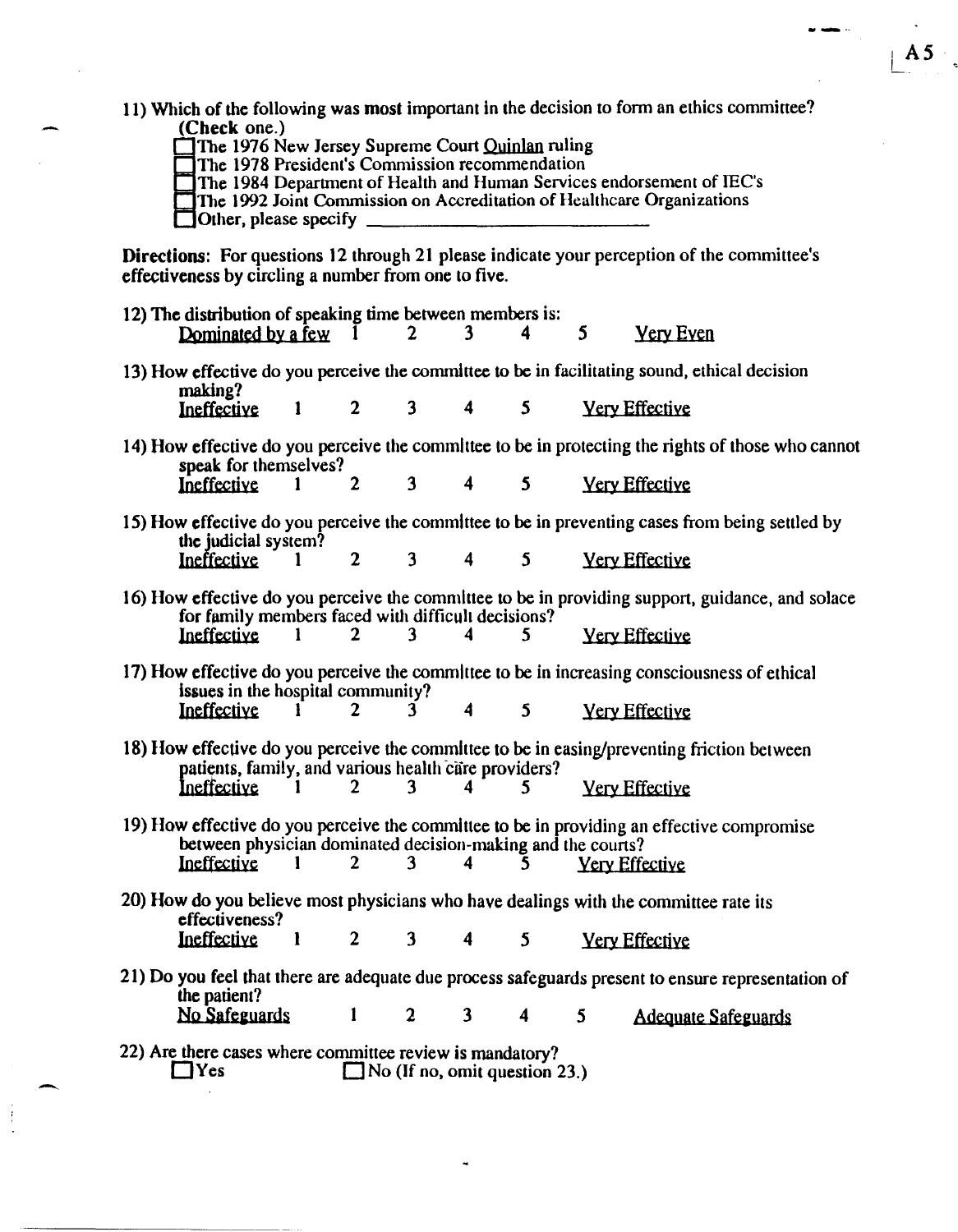- 23) If so, are the decisions of the committee binding?<br> $\Box$ No  $\square$ No
- 24) Do you feel that the decisions of the committee, in some or all cases, should be legally binding?  $\Box$  Yes  $\Box$  No
- 25) Do you feel that IEC's should be granted immunity from liability?<br> $\Box$  Yes  $\Box$  No  $\Box$ Yes
- 26) Approximately how many times per year is the committee involved in: (Check one box per function.)
	- o 1-3 4-10 11-20 21-50 50+

Case Review Retrospective review Policy Formation Educational outreach activities

27) What methods are employed to alert the committee to cases that are reviewed? (Check all that apply.)

No cases are reviewed

Case review may be requested by nations/family members

Case review may be requested by nurses

Case review may be requested by the attending physician

Case review may be requested by other physicians

- Case review may be requested by ethics committee members
- Referral fonns exist
- A committee telephone number exists
- 28) Do you feel that there is a need for standardization of basic operational IEC policies on a state or federal level?

 $\Box$ Yes  $\Box$ No

- 29) When reviewing cases, to whom are ethics committee sessions open?
	- (Check all that apply.)
	- The physicians involved
	- The family of the patient
	- Nurses. other health care providers involved
	- Other physicians
	- $\Box$  The general public
- 30) Are records of the committee proceedings kept?<br> $\Box$  Yes  $\Box$  No (If no, then on

 $\Box$  No (If no, then omit question 31.)

- 31) Who has access to these records? (Check all that apply.)<br>
The physicians involved  $\Box$  Other physicians
	-

The physicians involved<br>
The family of the patient<br>
Nurses, other health care providers involved

The family of the patient  $\Box$  The general public

**--**